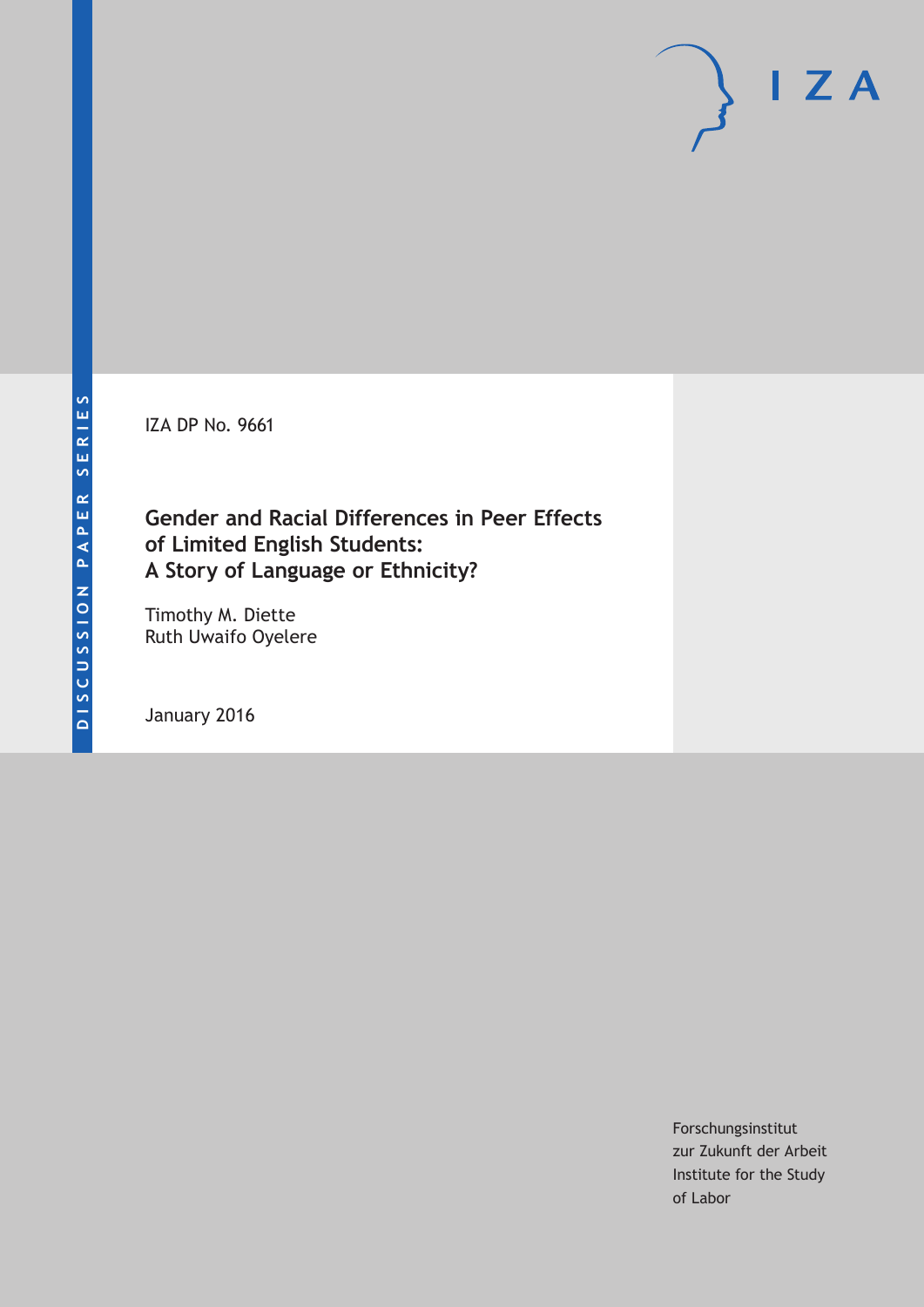# **Gender and Racial Differences in Peer Effects of Limited English Students: A Story of Language or Ethnicity?**

### **Timothy M. Diette**

*Washington and Lee University* 

### **Ruth Uwaifo Oyelere**

*Morehouse College and IZA* 

Discussion Paper No. 9661 January 2016

IZA

P.O. Box 7240 53072 Bonn Germany

Phone: +49-228-3894-0 Fax: +49-228-3894-180 E-mail: iza@iza.org

Any opinions expressed here are those of the author(s) and not those of IZA. Research published in this series may include views on policy, but the institute itself takes no institutional policy positions. The IZA research network is committed to the IZA Guiding Principles of Research Integrity.

The Institute for the Study of Labor (IZA) in Bonn is a local and virtual international research center and a place of communication between science, politics and business. IZA is an independent nonprofit organization supported by Deutsche Post Foundation. The center is associated with the University of Bonn and offers a stimulating research environment through its international network, workshops and conferences, data service, project support, research visits and doctoral program. IZA engages in (i) original and internationally competitive research in all fields of labor economics, (ii) development of policy concepts, and (iii) dissemination of research results and concepts to the interested public.

IZA Discussion Papers often represent preliminary work and are circulated to encourage discussion. Citation of such a paper should account for its provisional character. A revised version may be available directly from the author.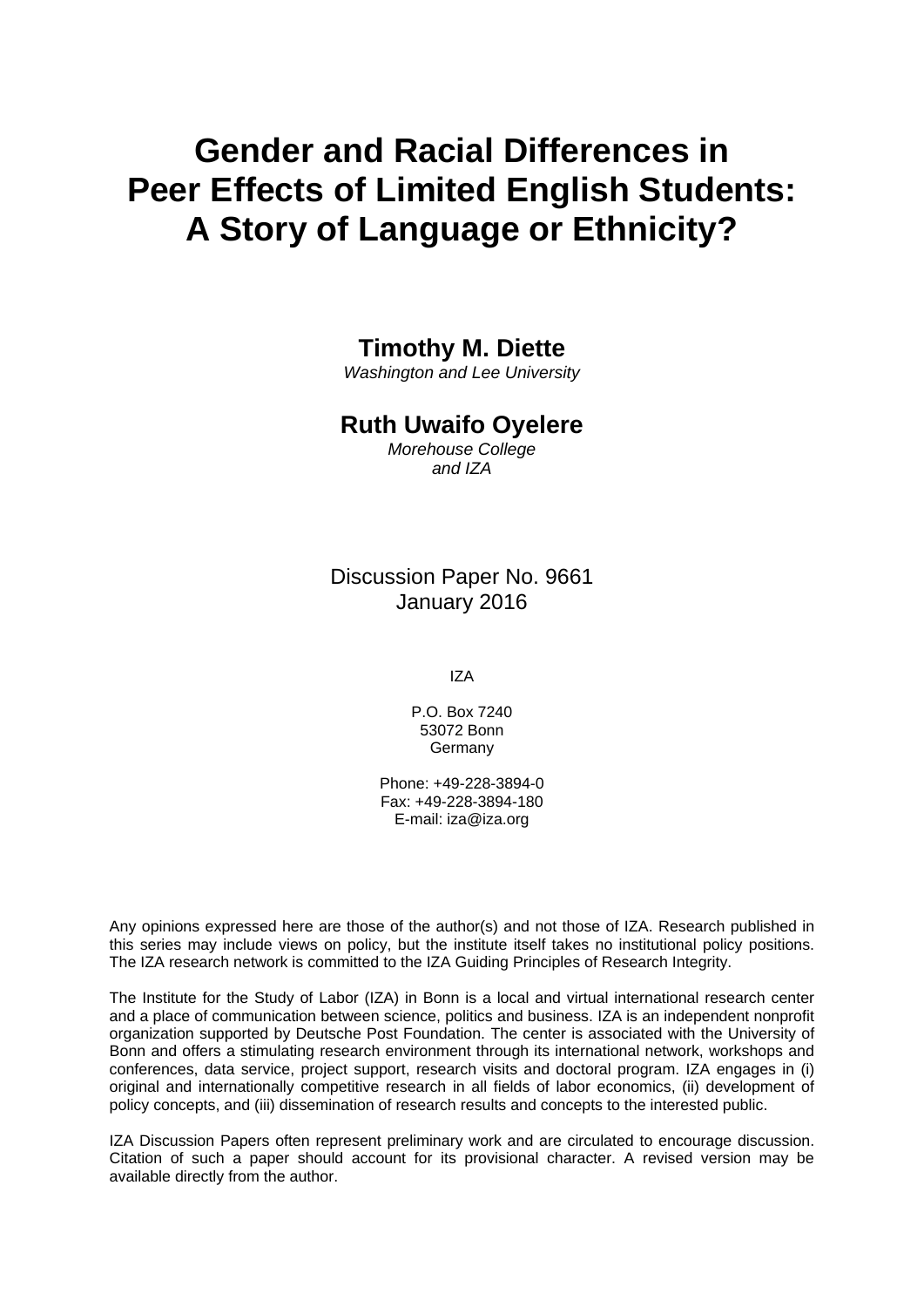IZA Discussion Paper No. 9661 January 2016

# **ABSTRACT**

# **Gender and Racial Differences in Peer Effects of Limited English Students: A Story of Language or Ethnicity?**

There is a perception among native born parents in the U.S. that the increasing number of immigrant students in schools creates negative peer effects on their children. In North Carolina there has been a significant increase in immigrants especially those with limited English language skills and recent data suggest that North Carolina has the 8th largest ELL student population with over 60 percent of immigrants coming from Latin America and the Caribbean. While past research suggests negative though negligible peer effects of Limited English (LE) students on achievement of other students, potential peer effects of student from Latin America in general has not been considered. In this paper we attempt to identify both LE student and Latin American (LA) student peer effects separately utilizing fixed effects methods that allow us to deal with the potential selectivity across time and schools. On average we find no evidence of negative peer effects of LE students on females and white students but note small negative effects on average on males and black students. We also find that, holding constant other factors, an increase in the share of LA students share does not create negative peer effects on native students' achievement. Rather, it is the limited English language skills of some of these students that leads to small, negative peer effects on natives.

JEL Classification: I20, I21, J15, J24

Keywords: immigrants, student achievement, peer effects, education, race, gender, Limited English students, Latino peer effects, Hispanic peer effects

Corresponding author:

Ruth Uwaifo Oyelere Department of Economics Morehouse College 830 Westview Drive SW Atlanta, GA 30314 USA E-mail: ruth.uwaifo@morehouse.edu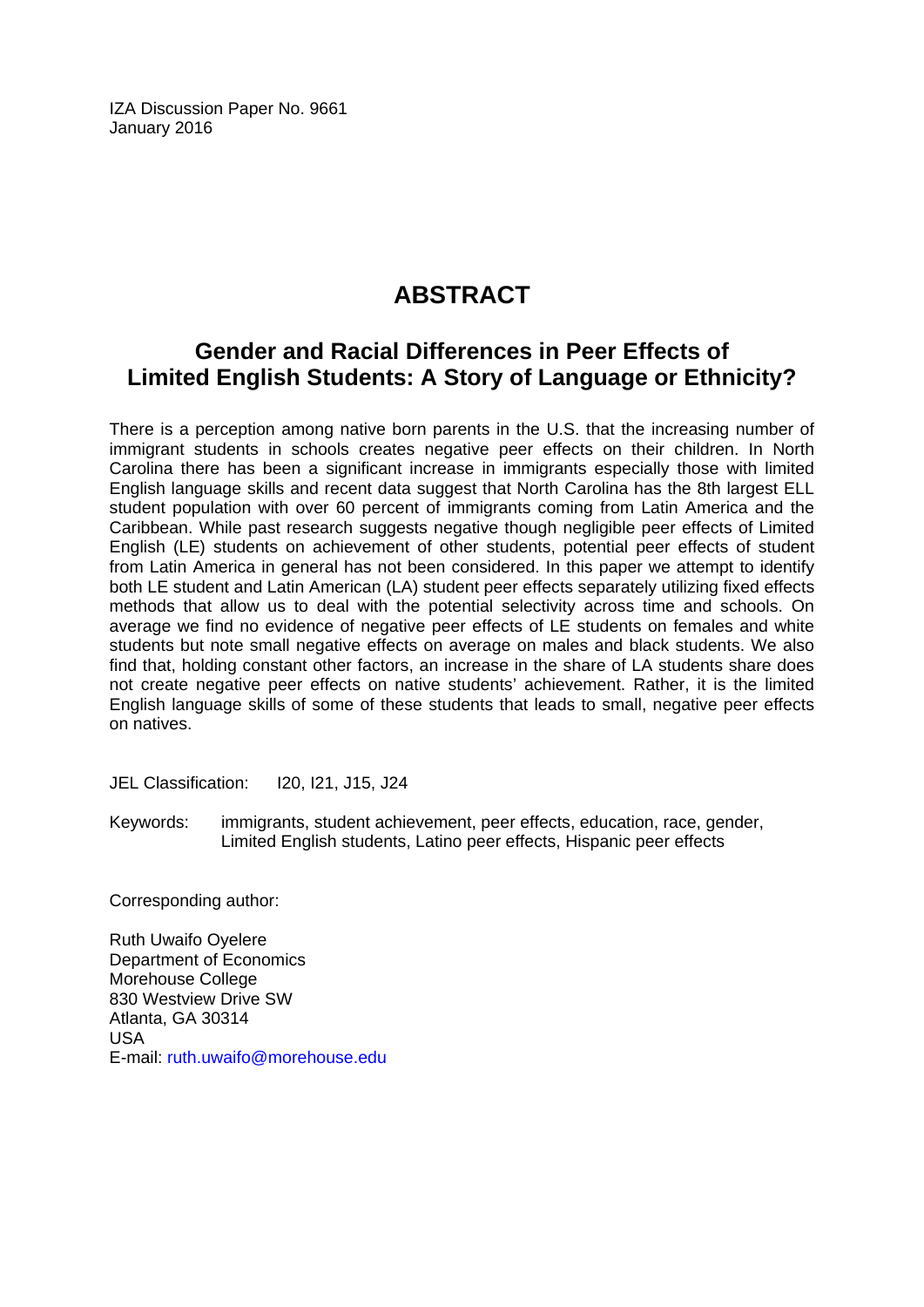### 1. Introduction

The United States has experienced significant demographic changes over the past 35 years. According to Census Bureau reports, the share of the U.S. population that is foreign-born has increased from 6.2 percent in 1980 to 13.3 percent in 2014, and it is projected to increase to 18.2 percent by 2050 – populations of 14.1 million, 42.3 million, and 72.3 million foreign-born residents respectively. Over a similar period, the share of individuals over 4 years of age speaking a language other than English at home has increased from 11 percent in 1980 to 20.1 percent in 2010 with Spanish speaking persons representing 62.1 percent of this total. In the last 50 years, 40 percent of all immigration has come from five countries in Latin America: Mexico, Cuba, El Salvador, Guatemala, and the Dominican Republic.<sup>1</sup> The significant increase in the number of immigrants in combination with their racial and ethnic composition and limited English proficiency has sparked intense and ongoing debates on U.S immigration policy and the impact of immigrants in communities.

Anecdotal evidence suggests that native parents believe immigrant students create negative externalities that impact their children. A growing literature has formally explored the influence of foreign-born students on native students' academic outcomes (Diette and Uwaifo Oyelere 2014 and 2012, Jensen and Rasmussen 2011, Geay, McNally, and Telhaj 2013, and Ohinata and van Ours 2013). In addition, others have examined the effect of different races or ethnicities on student achievement (Hanushek, Kain, and Rivkin 2009, Hanushek and Rivkin 2009). Finally, other studies have looked at gender differences in peer effects (Angrist and Lang 2004, Legewie and DiPrete 2012). This research has suggested negative peer effects of Black peers on Black students but not on White students (Hanushek, Kain, and Rivkin 2009, Hanushek and Rivkin 2009). One potential channel through which native children could be affected by immigrant children is an externality from limited English proficiency of immigrant children in the same

<sup>&</sup>lt;sup>1</sup> While data from the Census Bureau show immigrants from Latin America and the Caribbean are 54% of all immigrants, they form a higher proportion of recent immigrants driven by the significant increase in undocumented immigrants since 1980. In 1970 (among those 5 and older) 70 percent of immigrants spoke a language other than English this has risen to 85 percent by 2012. More than half of the immigrants from Mexico and El Salvador age 5 and over speak English less than "very well". This contrasts to just 30% for immigrants from Africa and 28% from Europe (US census bureau community survey 2012). On average 61% of immigrants from Latin America and Caribbean speak English less than well.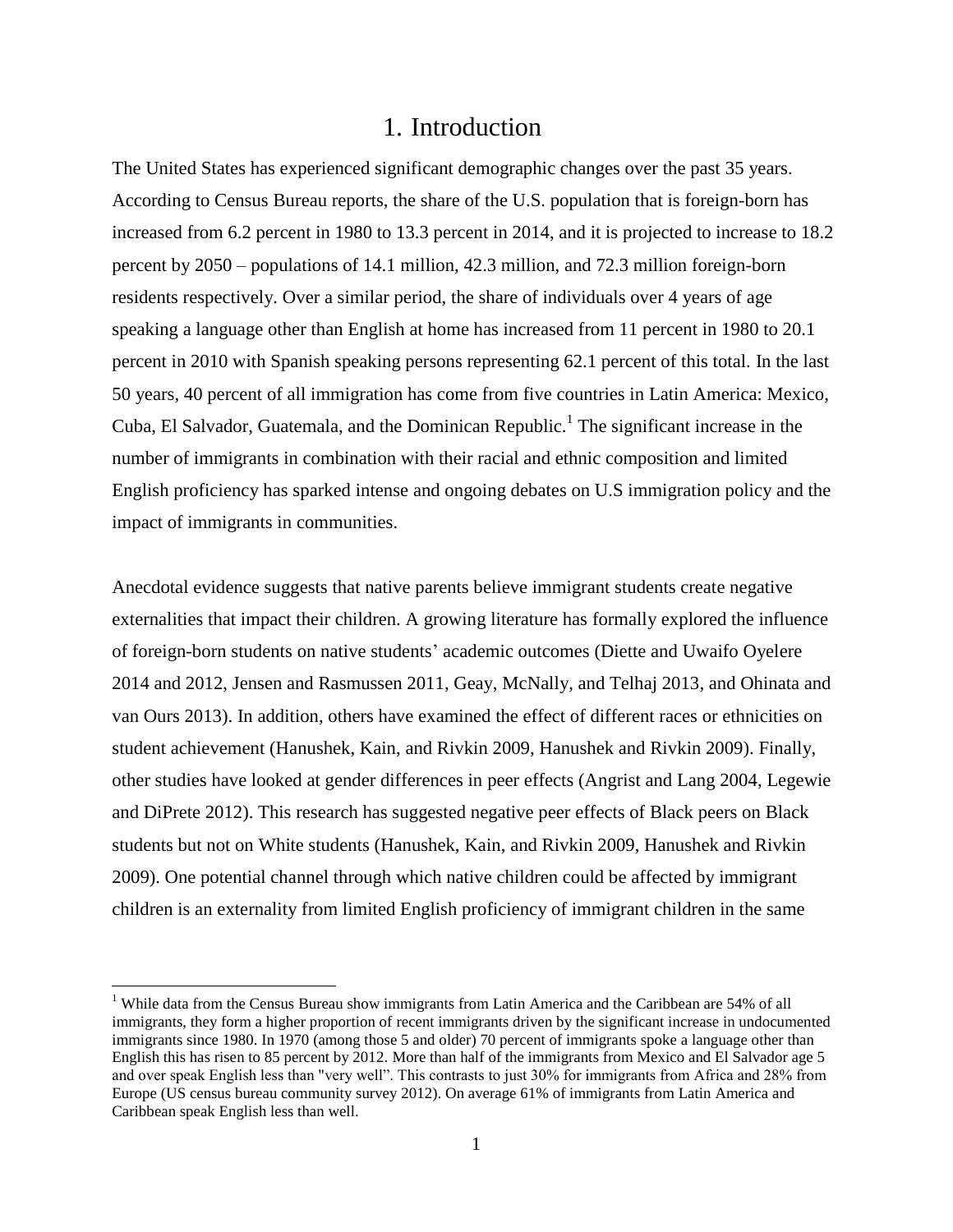classroom as native children. Diette and Uwaifo Oyelere (2014) suggests negative peer effects of Limited English (LE) students on Blacks. $<sup>2</sup>$ </sup>

In this paper, we use nine years of administrative data from North Carolina to jointly examine peer effects of Limited English (LE) students and Latin American (LA) students on native students.<sup>3</sup> We shed light on whether the increase in immigrants from Latin America creates externalities on native students independent from the effect that comes from students with Limited English and if these effects differ by gender or race of native students. Specifically, we investigate three important questions, in all cases looking separately at boys versus girls and Black students versus White students. First, do LE students in a school affect the academic performance of students? Second, would an increase in the share of LA students in a school affect the academic performance of students? Third, do these peer effects depend on the student's relative academic achievement within the school?

These questions are important given the possible differential effects that population and demographic changes may create. Policymakers and educators need to be better informed of such heterogeneity and whether the presence of immigrant children in schools may significantly harm the educational outcomes of particular groups of native children, even though overall negative effects on natives appear to be minimal. Finally, since LE students are more likely to be from Latin America, it is beneficial to attempt to address whether any effects associated with Limited English ability are misinterpreted as being due to the ethnicity of students.

We approach answering our questions using the value-added approach common in the literature. We address potential selectivity issues using a school fixed effects model, an individual fixed effects model, and a school-by-year fixed effects model. We estimate LE and LA student effects

<sup>&</sup>lt;sup>2</sup> The U.S. Department of Education defines an English language learner (ELL) as follows. An individual who, due to any of the reasons listed below, has sufficient difficulty speaking, reading, writing, or understanding the English language to be denied the opportunity to learn successfully in classrooms where the language of instruction is English or to participate fully in the larger U.S. society. Such an individual (1) was not born in the United States or has a native language other than English; (2) comes from environments where a language other than English is dominant; or (3) is an American Indian or Alaska Native and comes from environments where a language other than English has had a significant impact on the individual's level of English language proficiency.

<sup>&</sup>lt;sup>3</sup> This data is made available through the North Carolina Education Research Data Center (NCERDC).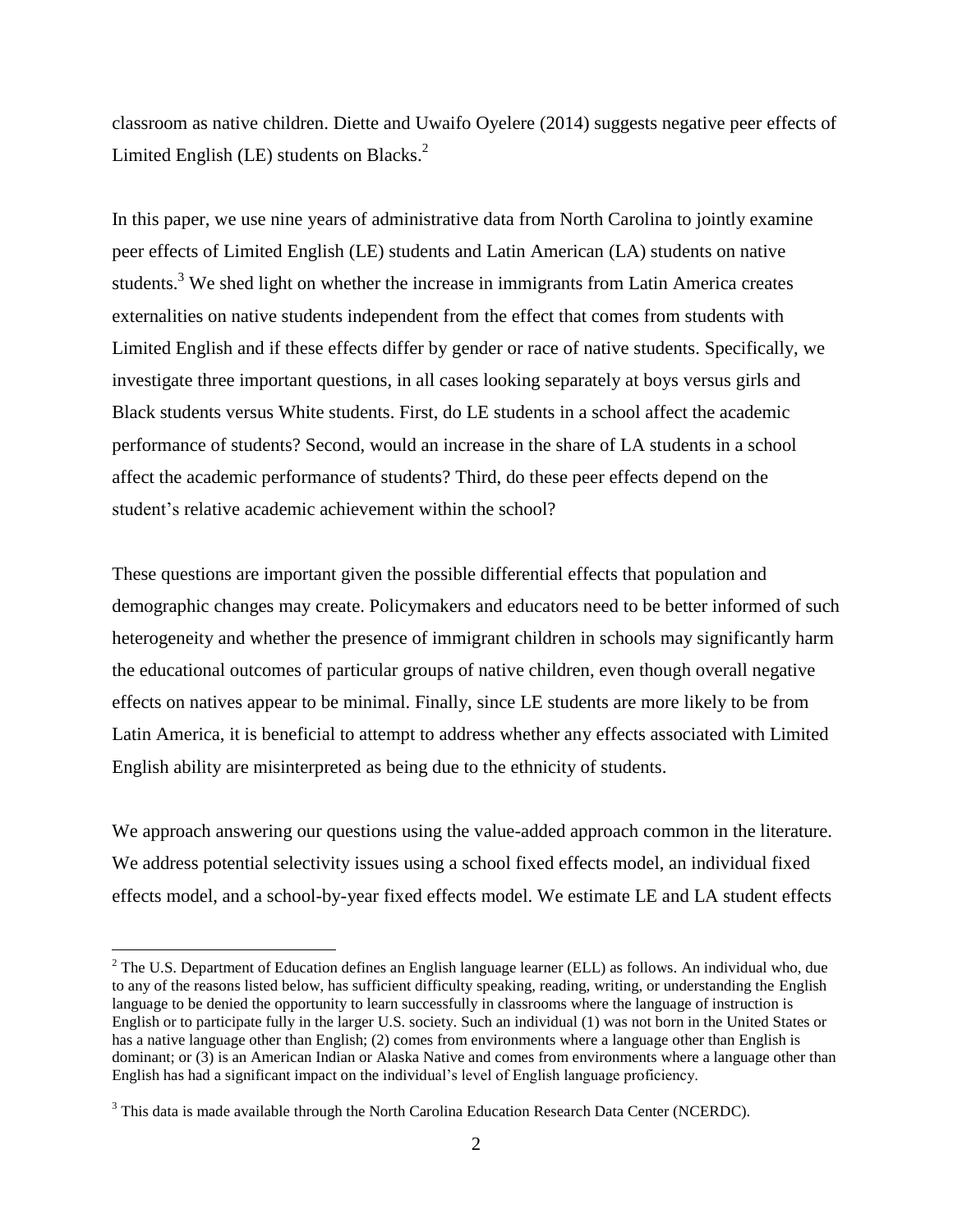first by gender and second by race – Black and White students. We also divide each of these four groups into three subgroups based on whether students fall into the top third, middle third, and bottom third of the prior achievement distribution within their grade within their school.

Our results demonstrate the importance of addressing selection bias over time and across schools. In addition, our results also provide evidence of heterogeneity in LE peer effects across gender, race and achievement level. Specifically, we find on average no LE or LA student peer effects on girls. In contrast for boys, we find negative LE student peer effects but no effect of LA students. The negative LE effects on boys is not uniform across the achievement distribution. Rather, we find these effects are concentrated in the top tercile. When we estimate our preferred model for Whites and Blacks separately, we find negative LE peer effects on Black students but no effects of LA students. The noted effects on Black students is also not distributed uniformly across the achievement distribution but concentrated in the bottom and top terciles. For White students we do not find any LA and LE peer effects on average. However, when we look within the achievement distribution, we note negative LE effects in reading in the top tercile.

The overarching inference from our results are that LA students do not create any negative peer effects on native students by gender or race. Finding no effect on Black students is especially noteworthy as prior research often suggests that Black students appear more vulnerable to increases in disadvantaged population shares. Second, the negative peer effects of Limited English students noted are small and are not effects policy makers should be concerned about. However noting heterogeneity in these effects across the achievement distribution, gender and race is interesting and draws attention to how demographic change can affect sub-groups of the population differently.

The remainder of this paper is organized as follows. Section 2 provides an overview of the literature. Section 3 details the data used in the analysis. Section 4 provides some summary statistics. Our methodological approach for answering the research questions is in section 5. Section 6 highlights our preliminary and primary results. Our robustness checks on the sensitivity of our results are in section 7. We conclude in section 8.

3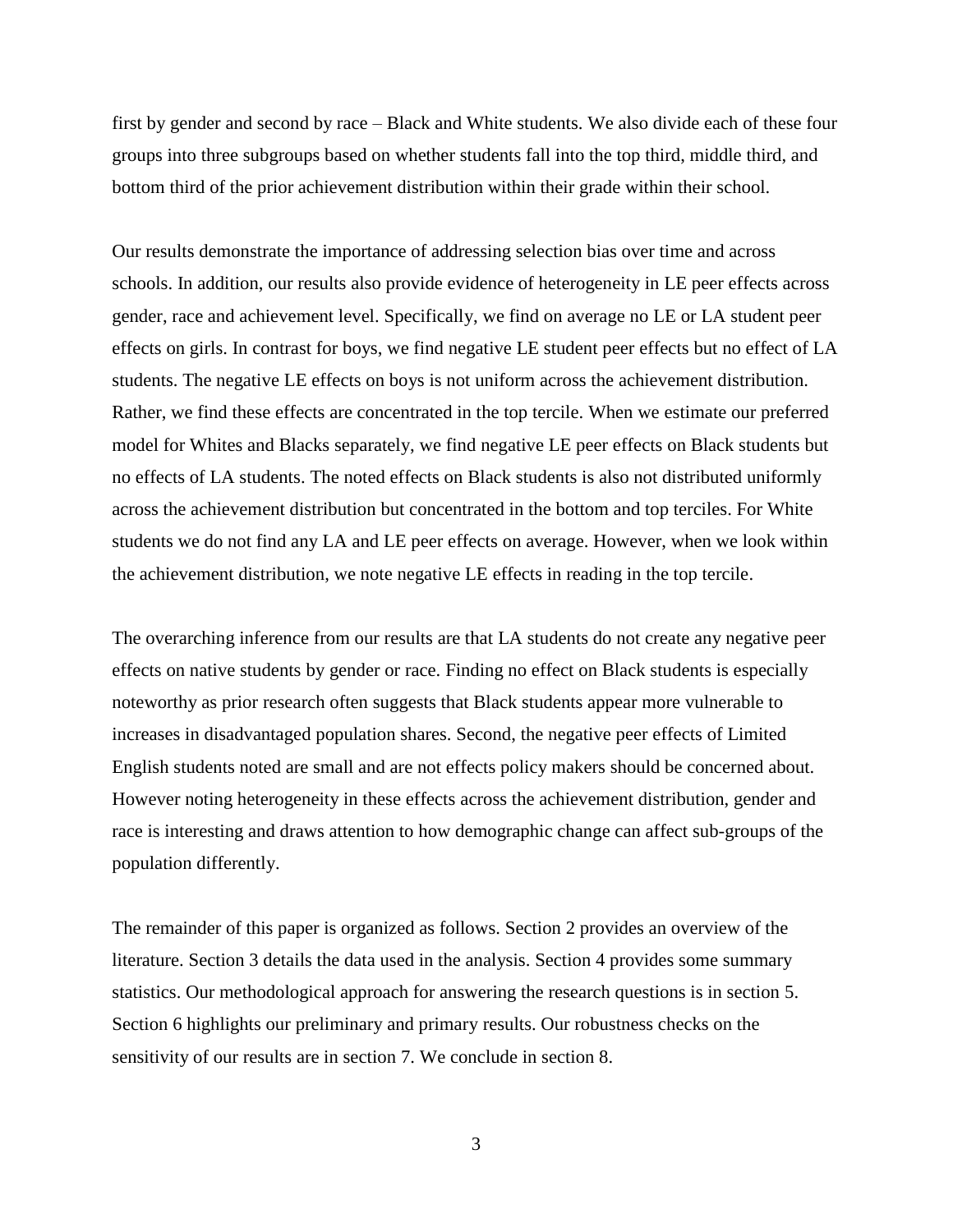### 2. Literature Review

 $\overline{a}$ 

There is a large literature on student academic performance and how it is influenced by innate ability, family, socioeconomic status, peers, neighborhoods, teachers, and schools.<sup>4</sup> Among these factors, the influence of peers, especially black peers and peers from lower socio-economic backgrounds, has been evaluated extensively.<sup>5</sup> In general, these papers provide evidence of peer effects although effects are typically small.

Within this literature of peer effects, a subgroup of studies have focused on potential heterogeneity in peer effects based on ethnicity, socioeconomic status, and gender. For example, Hanushek, Kain, and Rivkin (2009) find that among black students, having a higher percentage of Black schoolmates reduces achievement for Black but not for White classmates. Hanushek and Rivkin (2009) suggest that disproportionate exposure of initially high achieving Black students in third grade to a high concentration of black peers explains a portion of the widening of the achievement gap between third and eighth grade. Angrist and Lang (2004) also find heterogeneous effects of Metco, a program that sends students from Boston schools to more upper-class suburban schools, on non-Metco students. Their findings suggest no effect on White students but modest negative effects on minority female students in the receiving schools. Bifulco, Fletcher, and Ross (2011) find that increases in the percent of classmates with a collegeeducated mother decreases the likelihood of dropping out and increases the likelihood of attending college.

Immigrants represent another subgroup that could negatively affect native students, possibly due to relatively low socioeconomic status or English language limitations. A growing literature considers the education effects of immigrants more generally while other studies focus specifically on immigrant peer effects on natives' achievement. For example, Hoxby (1998) and Borjas (2007) both look at whether immigrants crowd-out natives from slots in college and graduate programs. At the pre-college level, Betts and Fairlie (2003) provide some evidence of native flight to private schools in some metropolitan areas including Los Angeles. Santallino

 $4$  See Todd and Wolpin (2003) for an early review of the literature. For a recent review of this literature see Bifulco et al. (2011) and Diette and Uwaifo Oyelere (2012).

 $<sup>5</sup>$  Examples of papers documenting peer effects include Hoxby (2000), Evans et al. (1992), Hanushek et al. (2003),</sup> Ammermueller and Pischke (2006), Rumberger and Palardy (2005), Rivkin (2000), and Armor and Duck (2007).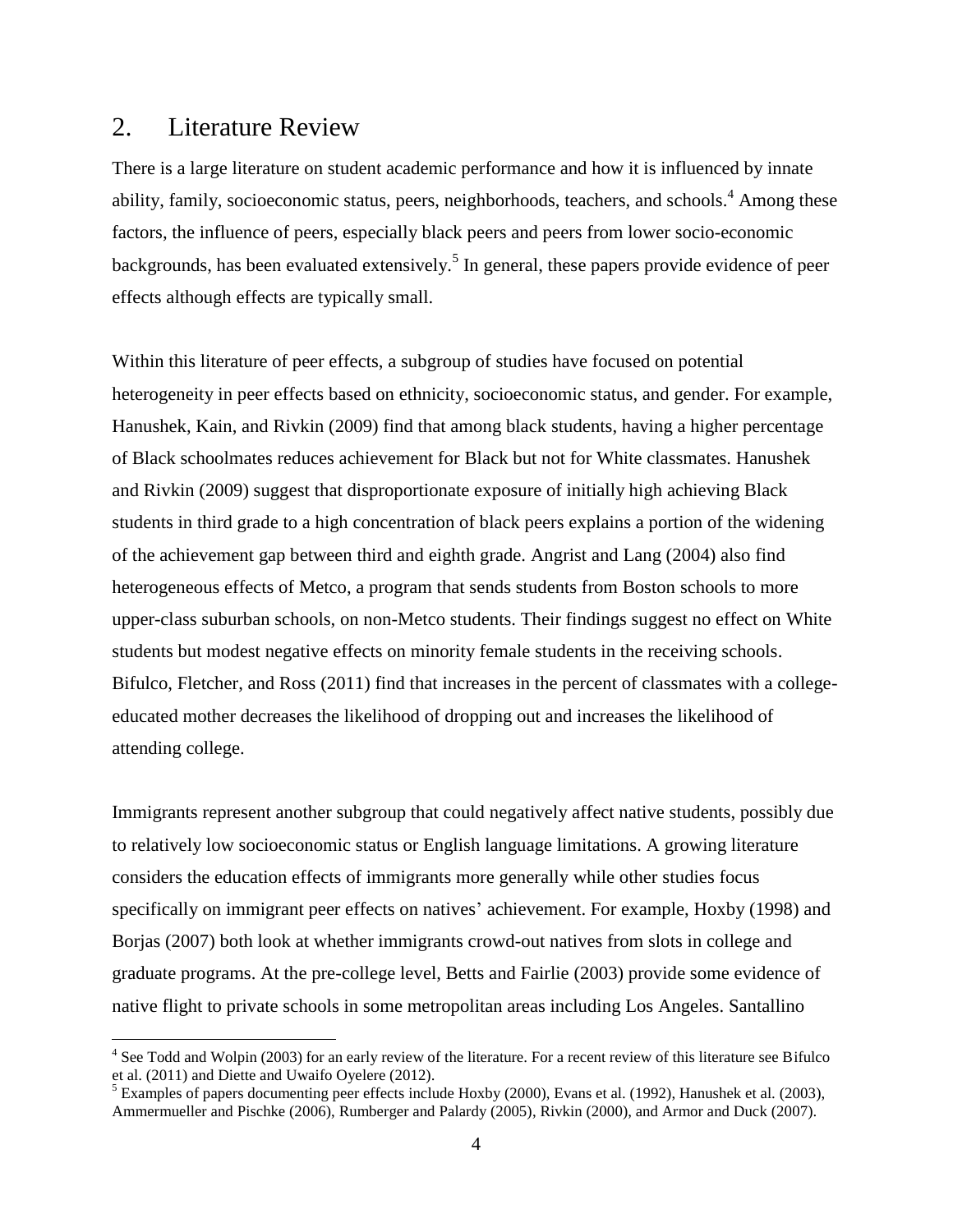(2009) provides evidence of crowding out in North Carolina public schools, but he does not find evidence of heterogeneity of this effect across race. Also more recently, low-skilled immigration to the United States has been linked to a reduction of native demand for public schools (Cascio and Lewis 2012), improvement in native academic performance (McHenry 2015), and an increase in the years of schooling completed (McHenry 2015).

Studies focused on the effect of immigrants on native students' achievement have found modest negative effects or no overall effect. For example, Jensen and Rasmussen (2011) consider the short term impact of immigrant concentration in Denmark on natives' performance in math and reading and they note significant negative effects in math using an IV strategy. Similarly, Ohinata and van Ours (2013) analyze how the share of immigrant children in the classroom affects the educational attainment of native Dutch children and find no significant effect in the short term. Both of these papers also test for heterogeneous effects of immigrant concentration by immigration status (natives versus immigrants), while we focus on possible heterogeneous effects among natives based on race and gender. Another paper finding no evidence of immigrant peer effects is Geay, McNally, and Telhaj (2013). They examine the influence of nonnative English speakers in England on reading, writing and mathematics exams at the end of primary school for native students in England.

Most of the aforementioned papers consider short-term impacts of certain peers. However, longer term impacts have also been examined. For example, Gould, Lavy, and Paserman (2009) examine the long-term academic effect of immigrant concentration in elementary school in Israel on passing a high school matriculation exam. Their results suggest negative effects of higher immigrant concentration in elementary school. Betts (1998) also focuses on high school graduation by investigating whether immigrants affect the probability of high school graduation of American born minorities. His results suggest strong negative effects of immigrant concentration on African Americans and Hispanics, although the effects on Hispanics are not robust to the exclusion of California. His result provides further motivation to consider heterogonous racial effects of immigrant peers on natives. With respect to the U.S context, there are also a number of papers investigating immigrant peer effects within a state. For example, Conger (2015), using administrative data from Florida, suggests positive immigrant peer effects

<sup>5</sup>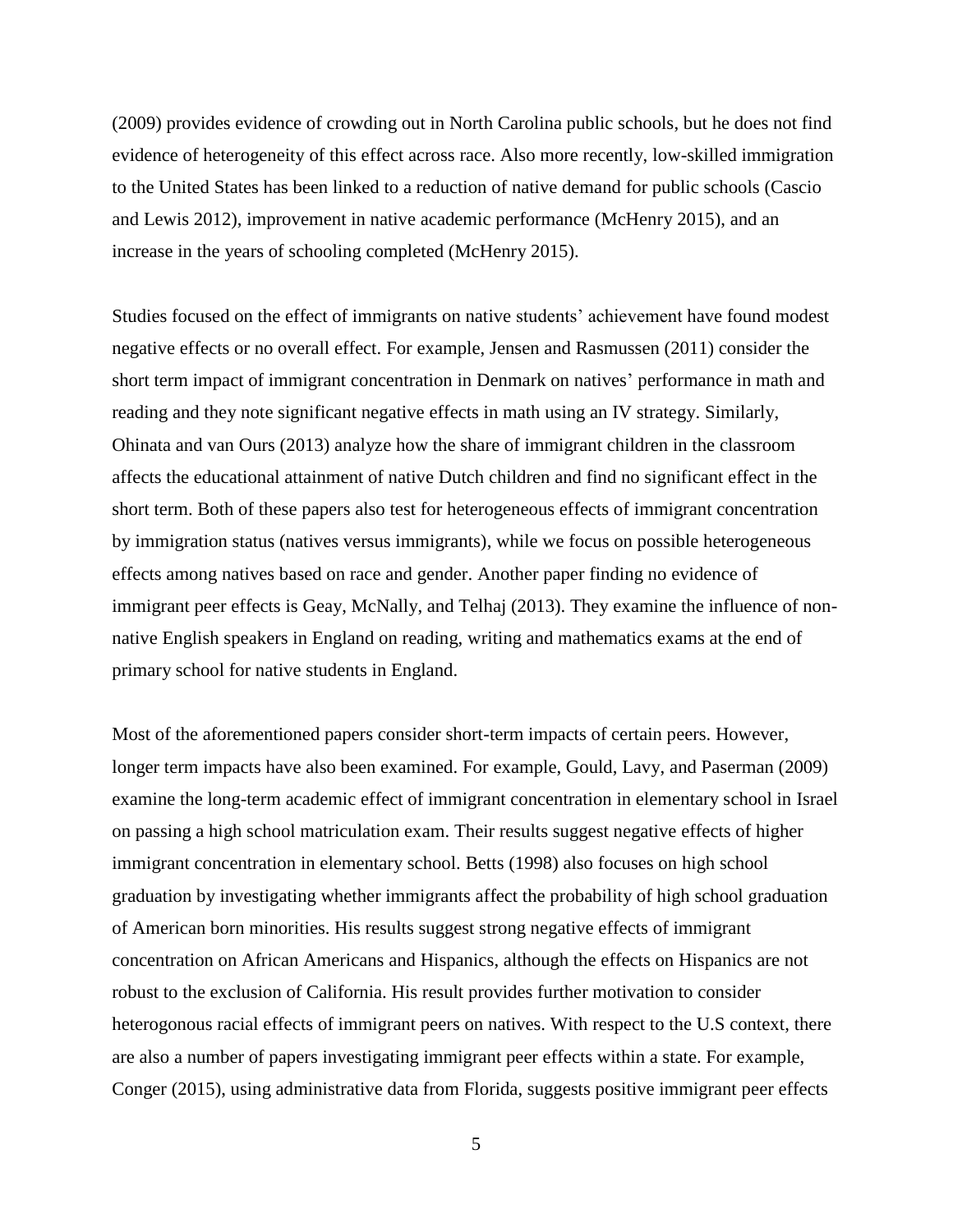on high school achievement of natives and other immigrant students, a finding that contrasts with the previously mentioned papers focused on immigrant peer effects.<sup>6</sup>

Another indirect way of estimating immigrant peer effects is by focusing on the subset of immigrant students with limited English proficiency. One reason to concentrate on this subset of immigrants is that the specific channel is clear through which immigrants can negatively affect native students. Using different econometric approaches and covering different grades, Santillano (2009) and Diette and Uwaifo Oyelere (2014, 2012) both search for peer effects in North Carolina focused on this subset of immigrants.<sup>7</sup> They both find significant heterogeneity in the effects of LE students on natives. Santillano (2009) explores whether effects differ by prior achievement in Math and Reading. He reports negative effects among low achievers in math and positive effects among previously high achieving math students. Diette and Uwaifo Oyelere (2012) find no effect on average but negative effects on native students in schools with lower median share of LE students and schools in cities. In an extension, Diette and Uwaifo Oyelere (2014) considered the potential of heterogeneity across gender and race in the effect of LE students. They report no effects on White or female students on average but small negative effects on Black students and male students. These results highlight potential heterogeneity in effects of LE students.

Cho (2012) also focuses on students with limited English proficiency, those classified as English Language Learners (ELL) in the U.S. She examines the effect of ELL students on academic achievement in math and reading for non-ELL students in kindergarten and first grade using a nationally representative sample. She finds negative effects for reading but not math when school fixed effects are included. She also finds that the negative effects are concentrated among females and those with low-family income and no effect on males or children from incomes above \$25,000.

<sup>&</sup>lt;sup>6</sup> Also see Cortes (2006) who considers immigrant peer effects on immigrants in Miami and San Diego noting no significant effects.<br><sup>7</sup> Santillano (2009) explores 4<sup>th</sup> and 5<sup>th</sup> graders while Diette and Uwaifo Oyelere (2012) examine 4<sup>th</sup> through 8<sup>th</sup>

grade.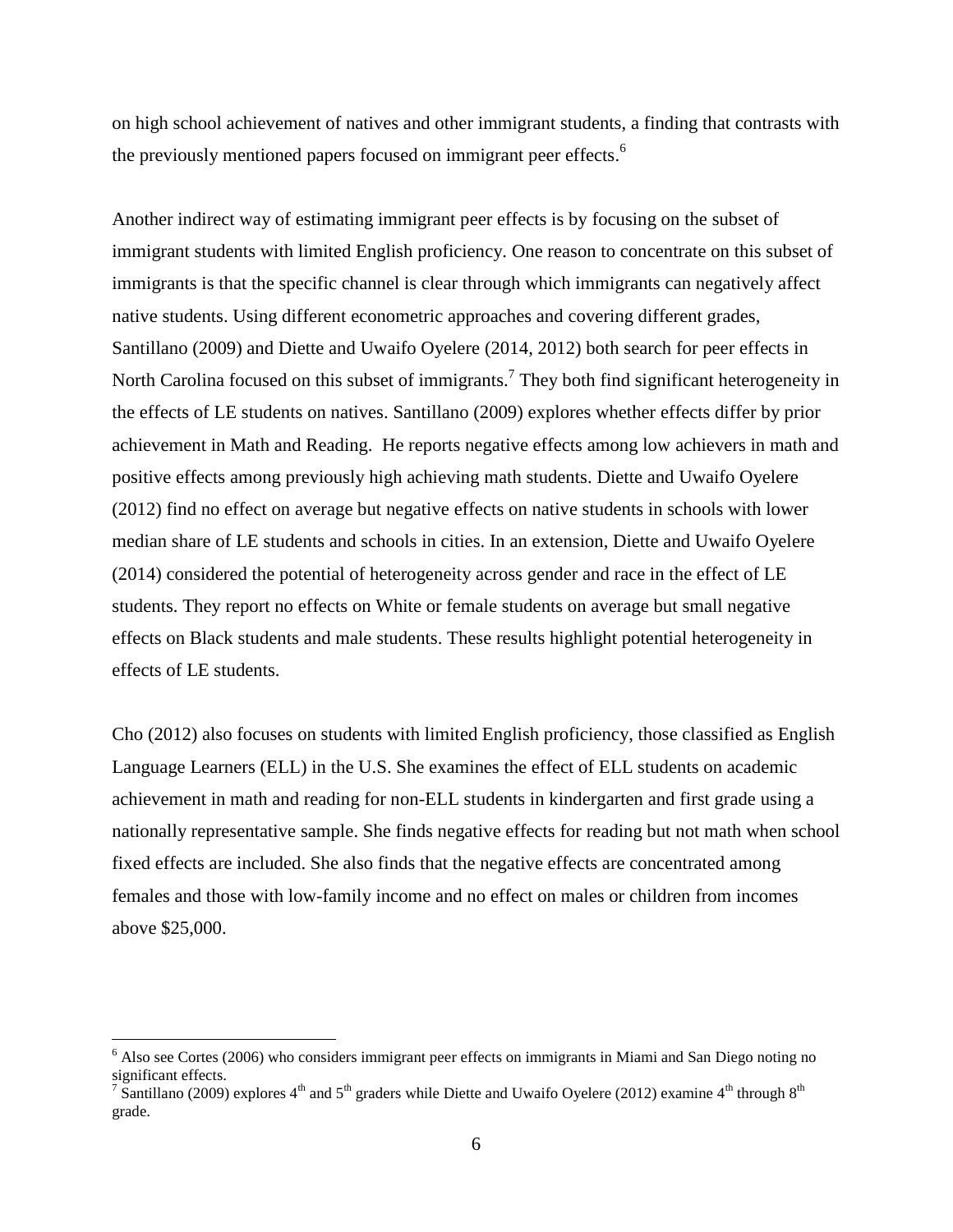As mentioned above, one major difference between most of these earlier papers and this study is our focus on investigating possible LE student effects and LA student effects across gender and race. While Diette and Uwaifo Oyelere (2014) consider LE student effects across gender and race, LA student effects are not examined. Furthermore, heterogeneity across achievement levels are also not considered, while they were considered by Santillano (2009) he estimates average effects for all students within an achievement group instead of separately by race or gender. In addition we also present results using an individual level fixed effects model which, though susceptible to bias due to potential time varying unobservables, is commonly viewed as a possible identification strategy. Also while Cho (2012) considers gender effects, a different identification strategy is employed and younger children are the focus. Specifically, Cho (2012) makes use of school, grade and child fixed effects to identify the impact of exposure to ELL on test scores.<sup>8</sup>

### 3. Data

 $\overline{a}$ 

For this analysis we make use of administrative records from the state of North Carolina.<sup>9</sup> These data contain detailed information on both students and teachers across school years.<sup>10</sup> For our analyses we use data from 1998 to 2006. We select these years of data because they have consistent information on key variables across time. In particular, the free lunch variable is a proxy for income level of a student's family and economic condition. This variable is not available in earlier years of data. Similarly, the variable Limited English is redefined in 2007. This change makes it difficult to consistently identify LE students after 2006. In order to identify native students, the focus of our analysis, we only include students who have never been identified as LE at any point in their third through eighth grade career. This method of identifying native students has clear limitations. Specifically, it includes immigrant children who

<sup>&</sup>lt;sup>8</sup> Two potential limitations of Cho's identification strategy are the use of a dummy variable to capture exposure versus ELL student concentration and the focus on a child fixed effects approach, which cannot address time varying omitted variables which could be correlated with a child's exposure to ELL students.

<sup>&</sup>lt;sup>9</sup> The data are captured in public schools and aggregated by the North Carolina Department of Public Instruction. This data are cleaned and maintained by the North Carolina Education Research Data Center (NCERDC) at Duke University.

<sup>&</sup>lt;sup>10</sup> For additional details on North Carolina administrative data see Clotfelter, Ladd, and Vigdor (2009).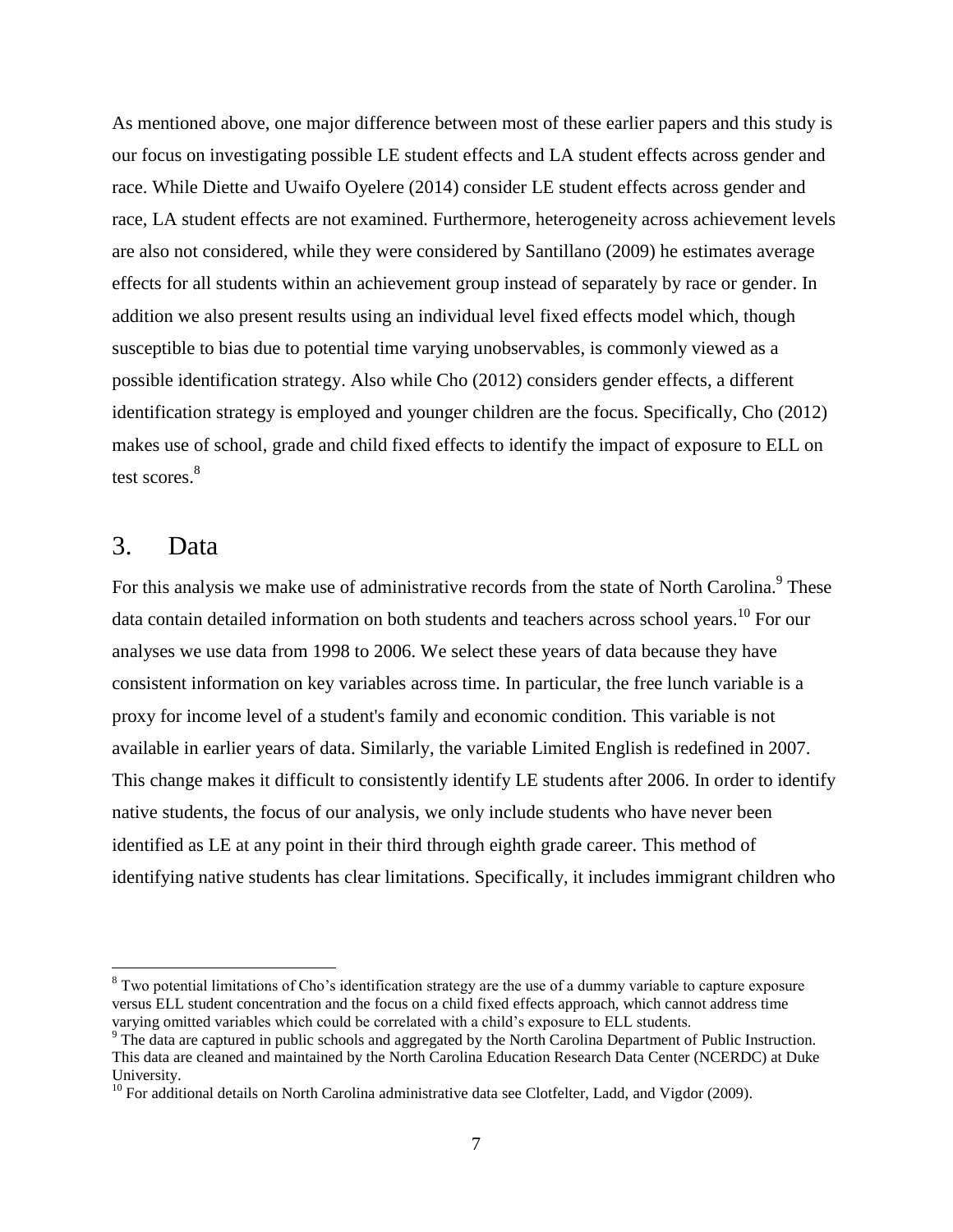do not get identified as LE and excludes those who are native but may get classified as LE.<sup>11</sup> We also limit the analysis to the native students who are classified as either White or Black.<sup>12</sup>

We define the share of LE students in their grade as the share of peers who are currently classified as LE. We measure LE shares at the grade level instead of the classroom level because classroom composition is endogenous. An investigation of possible peer effect of current LE students on native student performance is appropriate for testing the hypothesis that limited English proficiency is the potential mechanism for influencing native student academic achievement. We define LA student shares as the share of students who identify their ethnicity as Hispanic within a grade.

As noted above, our analysis is focused on students in North Carolina. Why North Carolina? North Carolina is one of the many states to have recently eyed a tougher stance against illegal immigration. Between 1990 and 2000, North Carolina ranked highest among all states in the change in its immigrant population. North Carolina had a foreign born population of just 1 percent in 1990 which rose to 7 percent by 2008 and currently children in immigrant families as a share of all children in the state is 18 percent. Moreover according to 2013 data, as reported by the Migration Policy Institute, North Carolina has about 102,300 English Language Learners (ELLs) in K-12 grade, the  $8<sup>th</sup>$  highest in the country. The largest proportion of immigrants in North Carolina are from Mexico (about 41 percent). Moreover, 60 percent of immigrants (less than 14 years) in North Carolina currently are from Latin American (CPS 2014).

# 4. Descriptive Statistics

 $\overline{a}$ 

In Table 1 we summarize the mean and standard deviation of the shares of LE and LA students that native students have in their grade within their school as well as the mean z-scores in both

 $11$  An example of the latter case would a person born in the U.S. but raised in a household that does not use English as a primary language and the family spent their early childhood in a non-English speaking country.

 $12$  The students are assigned to one of 6 categories on the state form: White, Black, Hispanic, Asian, Native American, or Multiracial.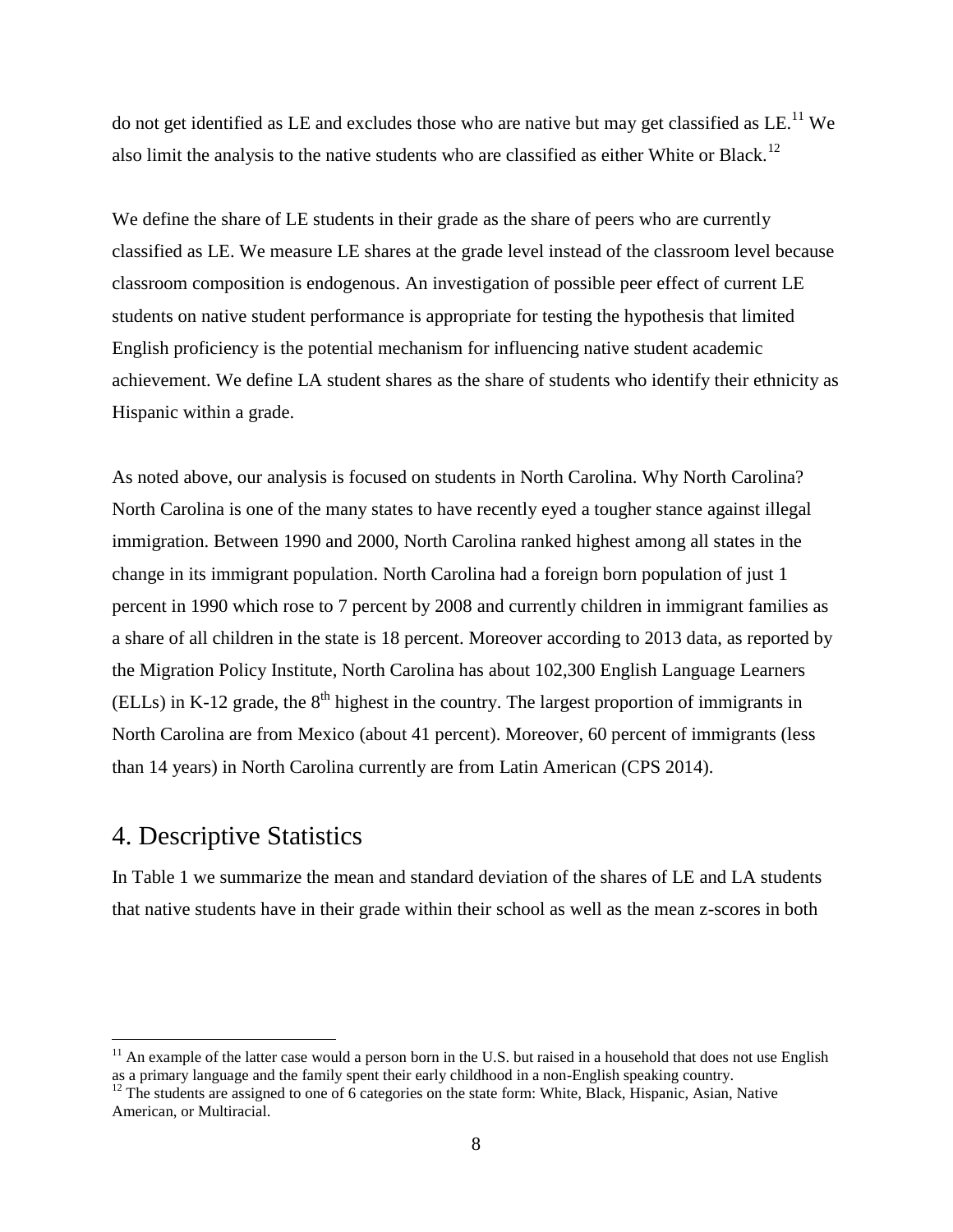math and reading.<sup>13</sup> The table reports these means for all students in the sample, as well as when the analysis sample is stratified by gender and then we stratify the sample by race.

#### <<Insert Table 1>>

On average, Limited English students represent 2.7 percent of the peers for native students in North Carolina in fourth through eighth grade. Students identified as Hispanic comprise 4.9 percent of peers for native students. While there are no differences in the peer composition by gender, black students have a slightly higher average share of LE and LA students in their grades in their school than their White counterparts (3.2 percent compared to 2.5 percent for LE and 5.8 percent and 4.5 percent respectively for LA). We find that boys and girls have similar average zscores in math, but girls outperform boys by 0.15 of a standard deviation in reading. In addition, we report the significant black-white achievement gap that exists in North Carolina public schools for both math and reading.

#### <<Insert Table 2>>

Table 2 summarizes the distribution of students first by gender and then by race within the math and reading z-score distribution within their grade within their schools. Over 46 percent of black students are in the bottom tercile of z-scores within their school in both subjects. In contrast over 41 percent of white students are in the top third in both math and reading within their school.<sup>14</sup> The statistics in Tables 1 and 2 highlight the racial academic achievement gap and the importance of disentangling the potential effects of LE or LA students on Black and White native students separately and across the achievement distribution within a school.

 $13$  The z-scores were calculated using the entire student population who took the exams within the grade in that particular year. The mean z-score for Limited English students is below that of native students and therefore the mean z-score for students in our analysis is greater than zero.

 $14$  It is important to note that the differences across race in Table 2 are more pronounced if we define achievement terciles across schools instead of within schools.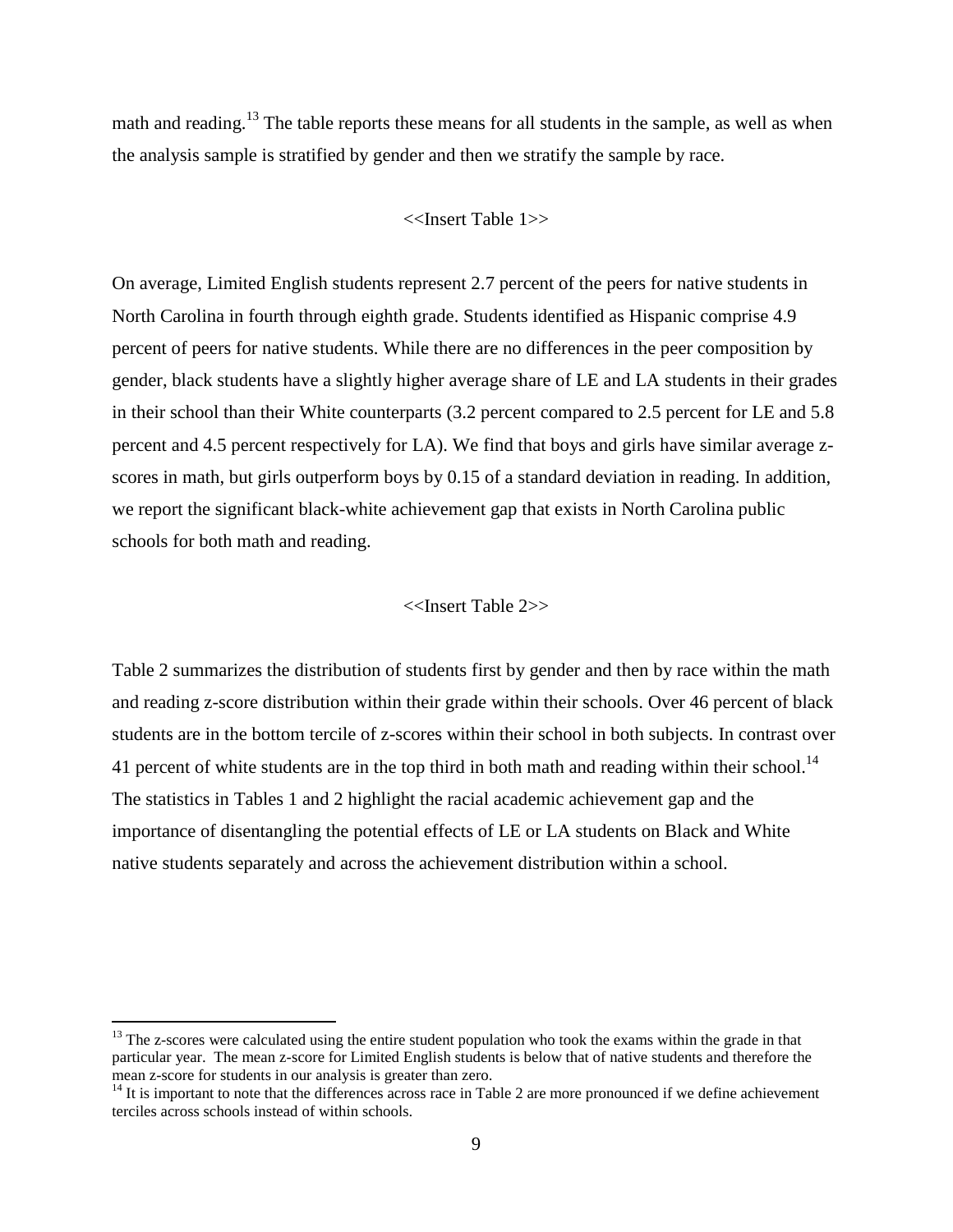### 5. Methodology

We perform the analysis using a traditional value added model where current academic achievement is a function of previous academic achievement as well as other inputs into the education production function. This model in its basic form can be represented by equation (1).

$$
(equation 1) \ \ Z_{igst} = \beta_0 + \gamma Z_{i(t-1)} + \beta_1 L E_{gst} + \beta_2 L A_{gst} + \delta X_{igst} + \mu T_{st}
$$

$$
+ \delta S_{sgt} + \rho_t + \sigma_g + \varepsilon_{igst}
$$

In equation 1,  $Z_{igst}$  is the z-score in math (or reading) for student *i* in grade *g* and school *s* in time period *t*.  $Z_{i(t-1)}$  captures an individual's achievement in the same subject in the prior period, period *t-1*. In the standard value-added model this variable is intended to control for the students' knowledge, skills, and ability at the start of the school year.  $LE_{ast}$  is the LE students' share of the student population in grade *g* in school *s* in time period *t*.  $LA_{ast}$  is the share of Latino students of the student population in grade *g* in school *s* in time period *t*.

Given the significant correlation between the share of the Limited English students and Latino students in North Carolina schools, we worry about potential multicollinearity bias in both estimated coefficients when we include both LE shares and LA shares in the same equation. To attenuate our concerns, we first estimate a specification that excludes the LA share and then a specification that excludes the LE share. Finally, we estimate the full model specification including both LE and LA shares – as represented in equation (1). Comparing estimated effects of LE and LA shares using the aforementioned specifications allows us to detect multicollinearity related issues as estimated effects will vary erratically across specifications if this is the case. Despite the potential limitations of a specification with both LE and LA shares, including both allows us to examine whether estimated peer effects of LA students changes once a control for the share of LE students is added.

In equation (1) *X* is a matrix of individual characteristics which includes an indicator for females in the estimates for Black or White students and includes an indicator for Black students in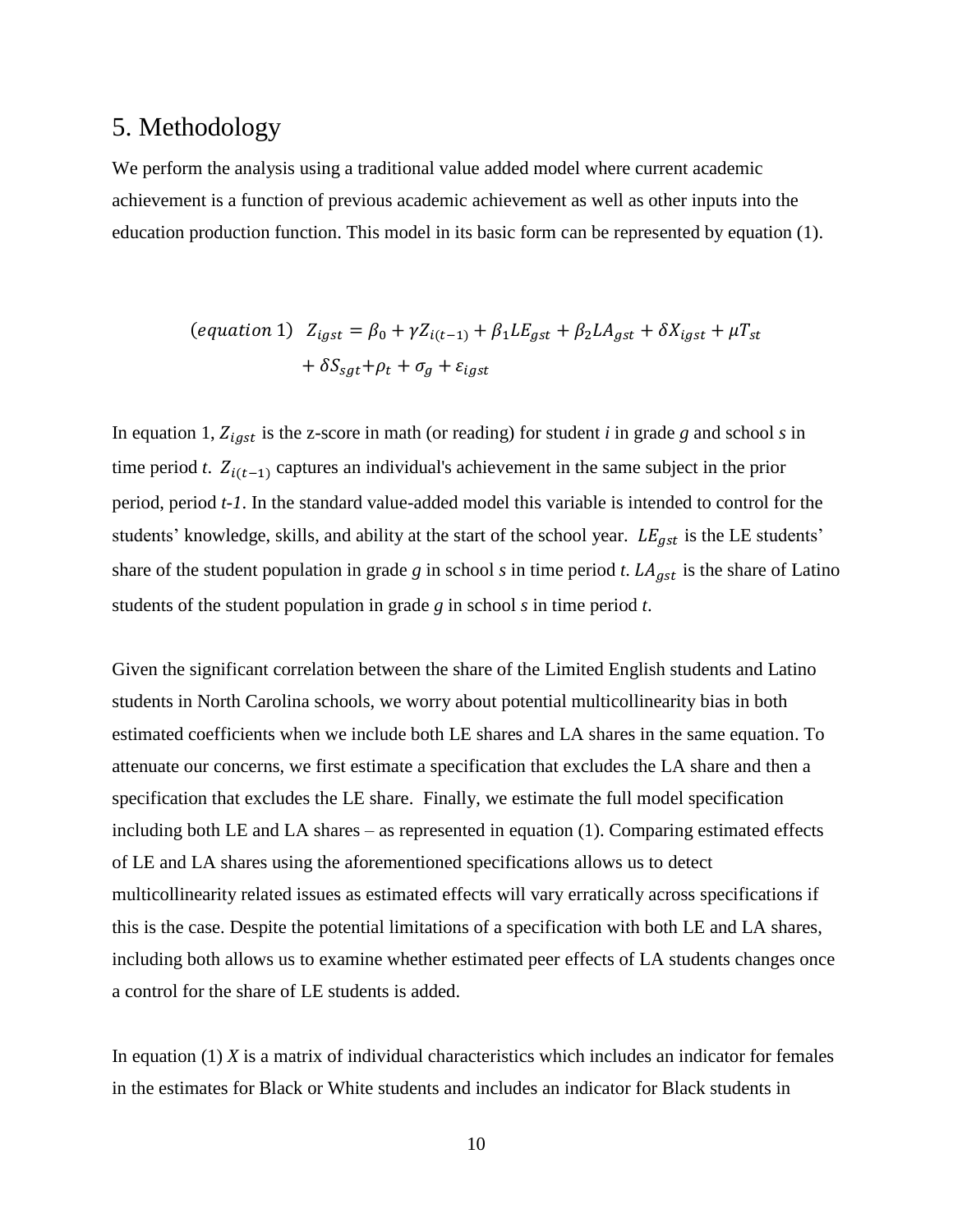estimations for female or male students. *X* also includes indicators of parent education level and ever being eligible for free or reduced price lunch—a proxy for family income.<sup>15</sup> *T* is the vector of observable teacher traits that may affect achievement and includes the share of female teachers, share of first year teachers, the share of teachers with a master's degree, the mean zscore of teachers on teacher exams, and the shares of teachers who are classified as Asian, Black, and Hispanic. *S* is a vector of school level and grade level variables that may affect achievement. These include the urbanicity of the school, whether the school is a charter school or magnet school, the school's pupil-teacher ratio, the number of students in the grade, the percent of the grade ever eligible for free or reduced price lunch, the pupil teacher ratio, status as a charter or magnet school, school level free and reduced price lunch eligibility. We also control for the share of students eligible for free and reduced priced lunch and urbanicity of the school. We also include time fixed effects,  $\rho_t$ , and grade level fixed effects,  $\sigma_g$ , in the model. In each model the standard errors are corrected for heteroskedasticity and are clustered at the school-grade-year level. We estimate both the LE peer effects and LA student peer effects separately for girls and boys and also separately by Black and White students.

Given the non-random selection into schools, an ordinary least squares (OLS) estimation of potential peer effect for equation (1) will lead to biased estimates. To address this potential problem in our analysis, we estimate equation (1) including an added variable – school level fixed effects. This model will help us address the non-random selection into schools and hence control for unobserved school attributes that correlate with grade-level LE and LA student shares. This technique has been used frequently in the literature but could still potentially create biased estimates of our variables of interest in an analysis that combines data over time. In particular estimated effects could still be biased if there are time varying unobservables within a school that are correlated with LE shares and also students' achievements. An alternative approach commonly used in the literature is to estimate equation (1) including individual level fixed effects. The strength of this methodology is that we are comparing how an individual's achievement responds to changing shares of LE and LA students. The challenge with individual

<sup>&</sup>lt;sup>15</sup> We do not use the yearly response of students to the question of if they are using the free lunch or reduced lunch program given the noted trend that older kids may not want to reveal they are on this program because of the potential stigma. We use these variables to capture family income levels which are also potentially important variables that affect achievement.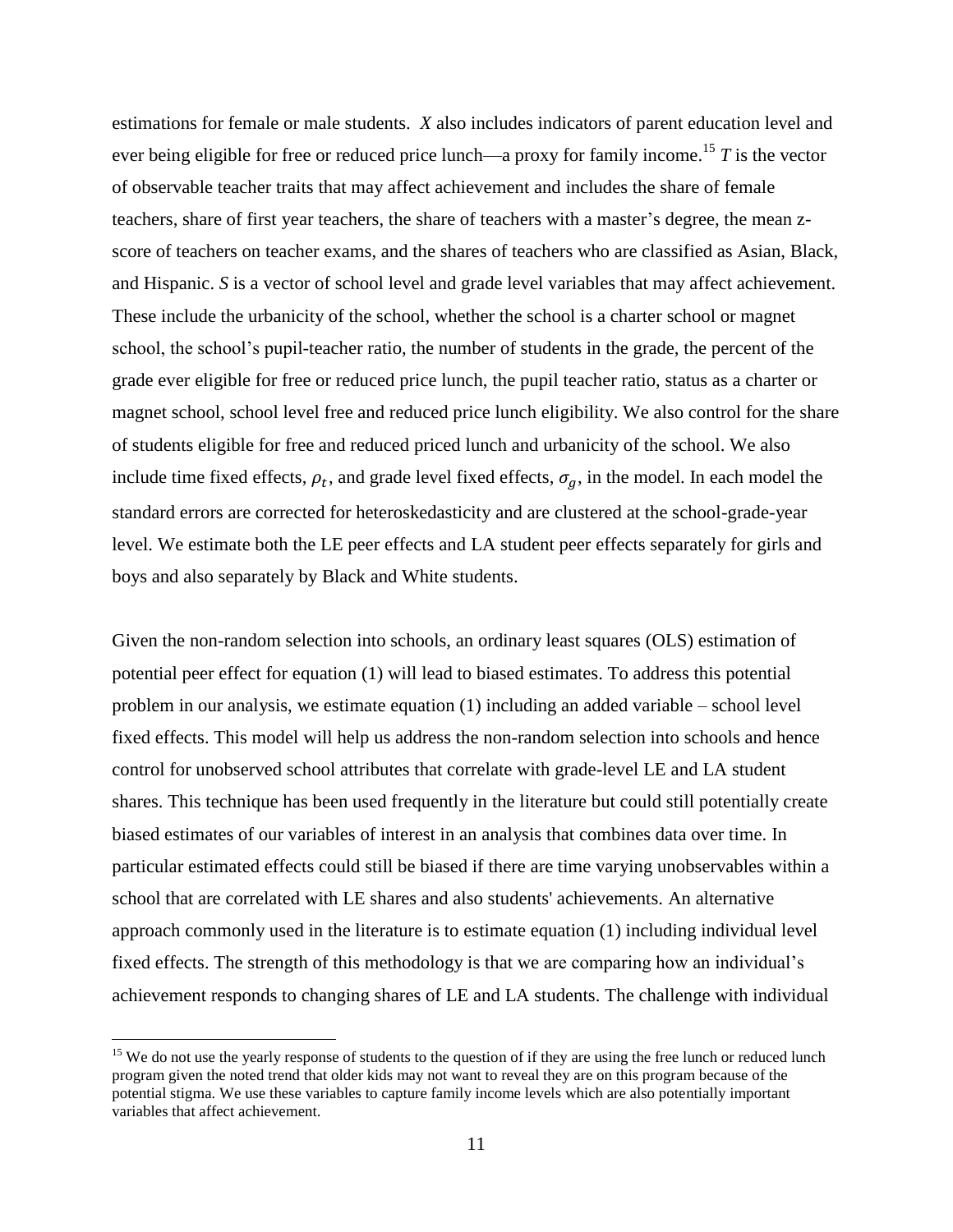fixed effects is that estimated effects could still be biased. This scenario is possible if there are time varying unobservables an individual faces that are correlated with the share of LE or LA students and are also correlated with achievement. Diette and Uwaifo Oyelere (2014) provide examples of these potential unobservables including parental effort.

To deal with the potential limitations of the individual level fixed effects model and the school fixed effects model, we estimate a model similar to equation (1), but we include school-by-year fixed effects. This is our preferred approach as it addresses the problem of bias arising from unobservables over time. This approach allows us to identify the impact of LE and LA shares on natives' achievement because even though the total number of LE and LA students in a school at a particular time is non-random, within the school the number of LE and LA students in a specific grade at time t is due to random factors, such that endogeneity is overcome by identifying impacts across grades at a particular point in time. We estimate our empirical model using the three specifications highlighted above by gender and for Black and White students for both math and reading.

Finally, we repeat the analysis using the school-by-year fixed effects model to identify heterogeneous LE and LA student peer effects across the achievement distribution within a school. We divide students into thirds (top third, middle third bottom third) based on their ranking in the school on the standardized test in the previous year. Running separate regressions by achievement level is especially important because the quality of education may vary systematically by achievement level within schools given the prevalence of tracking systems in many public schools in the U.S. Moreover, by looking at these subgroups, we can avoid constraining the school-by-year and grade fixed effects for these various groups to be equal. We restrict our analysis sample to Black and White students. In particular, we are interested in the estimates of  $\beta_1$  and  $\beta_2$  in equation (1) for female, male, Black and White students. We hypothesize that the negative effect of LE students noted in Diette and Uwaifo (2014) stems from language barriers and is not a reflection of some negative peer effect of LA students in North Carolina.

12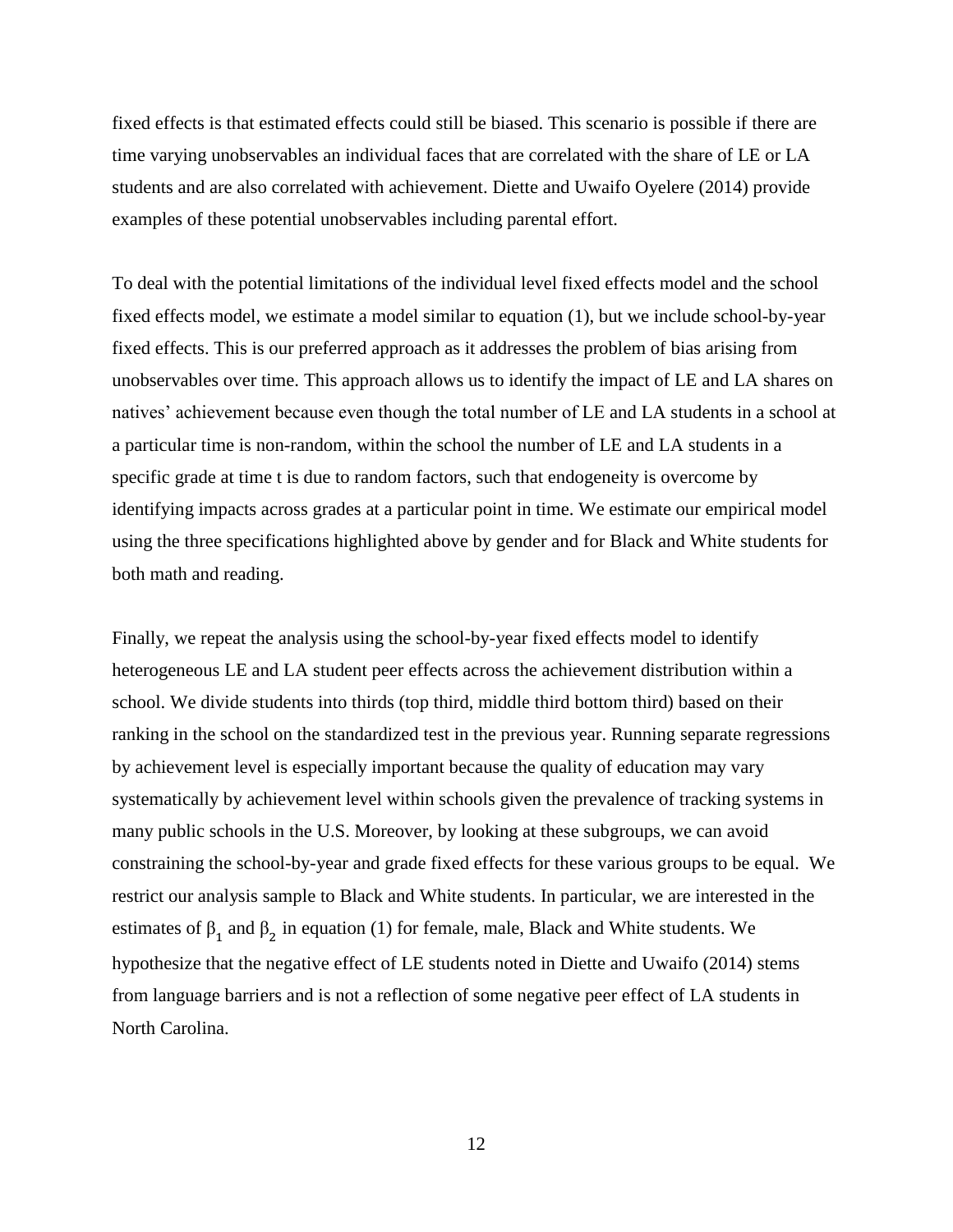### 6. Results

#### **6.1 Results by Gender**

<<Insert Table 3>>

Table 3 and 4 each summarize the results of 18 regression estimations by gender for math (Table 3) and reading (Table 4). Columns (1) and (4) report estimated effects using the school fixed effects model. The individual level fixed effects model estimates are in-columns (2) and (5) while the estimates from our preferred model, school-by-year fixed effects, can be found in columns (3) and (6).<sup>16</sup> The student's z-scores in the relevant subject for the current year is our dependent variable. Each table is divided into three panels. Panel A contains estimates of the effect of LE student in specifications that do not control for the ethnicity of peers. Panel B contains estimates of LA student effects without controlling for the share of LE students in the grade. Panel C, reports estimates of the specification where both LE and LA student shares are included. We present the results using the school fixed effects model as a base line for comparison with our preferred estimates, but we focus our discussion on the individual and school-by-year fixed effects models.

#### <<Insert Table 4>>

Given our interest in a consistent estimate of LA effects and the potential that this estimate could be confounded in the specification when we include both LE and LA effects, we focus our discussion more on the results in Panels A and B in Tables 3 and 4. In Table 3 the individual fixed effects model results, column (2), suggest negative effects on native female students of LE and LA peers in math. However, when we use our preferred model (school-by-year fixed effects), we note no significant negative effect of either LE or LA students. We also note differences in inference for males. The individual FE model specifications suggests positive effects of LE students and negative effects of LA students, shown in column (5) of Panels A and B respectively. This does not make sense intuitively. In contrast, when we focus on our preferred model summarized in column (6), we find on average no peer effects on males in math. This finding is similar to what we found with females. Table 4 captures the results for reading and the inconsistency in estimates is evident when using the individual level model in comparison to our

 $16$  Full regression output with all coefficient estimates are available on request.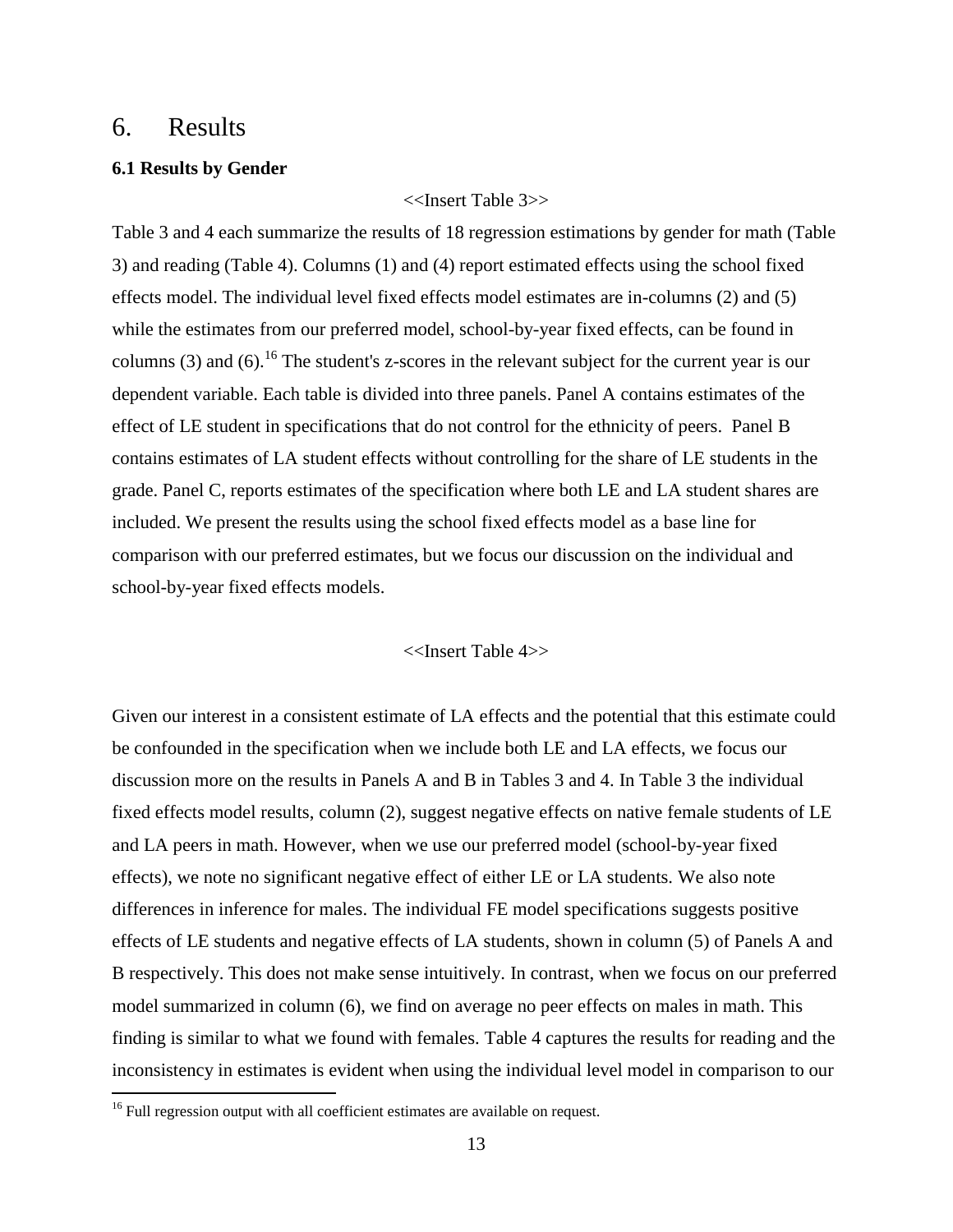preferred model. Results in column (3) suggest no LE peer effects on females in reading. In contrast, we find negative peer effects for males (column (6) Panel A). We also do not find credible evidence of negative peer effect of LA students on males or females in reading.<sup>17</sup>

The negative effect of LE students on boys is consistent with some prior research. Warrington (2000) suggests that boys on average do not work as hard as girls in school and Legewie and Di Prete (2012) use data from Germany and argue that boys are more sensitive than girls to school resources.<sup>18</sup> In this scenario, native boys' performance may suffer if the teacher has to devote more time to LE students, while girls may be better at adjusting to a decrease in supervision or teacher interaction. Next we search for heterogeneity in the impact of LE students between Black and White students.

<<Insert Table 5>>

#### **6.2 Results by Race**

 $\overline{a}$ 

The approach to examining potential heterogeneous effects of LE or LA students by race parallels our approach to gender differences. In Tables 5 and 6 we summarize the results estimated by race for math and reading achievement. As in Tables 3 and 4, we present the results using the three methods but focus on our preferred model in interpreting these results. These results for math suggest no evidence of negative LE or LA peer effects for either Black or White students. However, in Panel C for reading, we find some evidence of negative LE student effects but no LA student effects for Black students. In contrast, for White students we find no LE student effects but some evidence of negative LA student effects. This effect disappears when we control for the share of LE students (Panel C).

<<Insert Table 6>>

 $17$  Although estimate in Panel B column (3) suggests negative LA student effects on females, this effect disappears when we control for LE students (Panel C).

<sup>&</sup>lt;sup>18</sup> Also see Flannery (March 5, 2013) op-ed in NEA today, "Why Girls Are Outperforming Boys in School."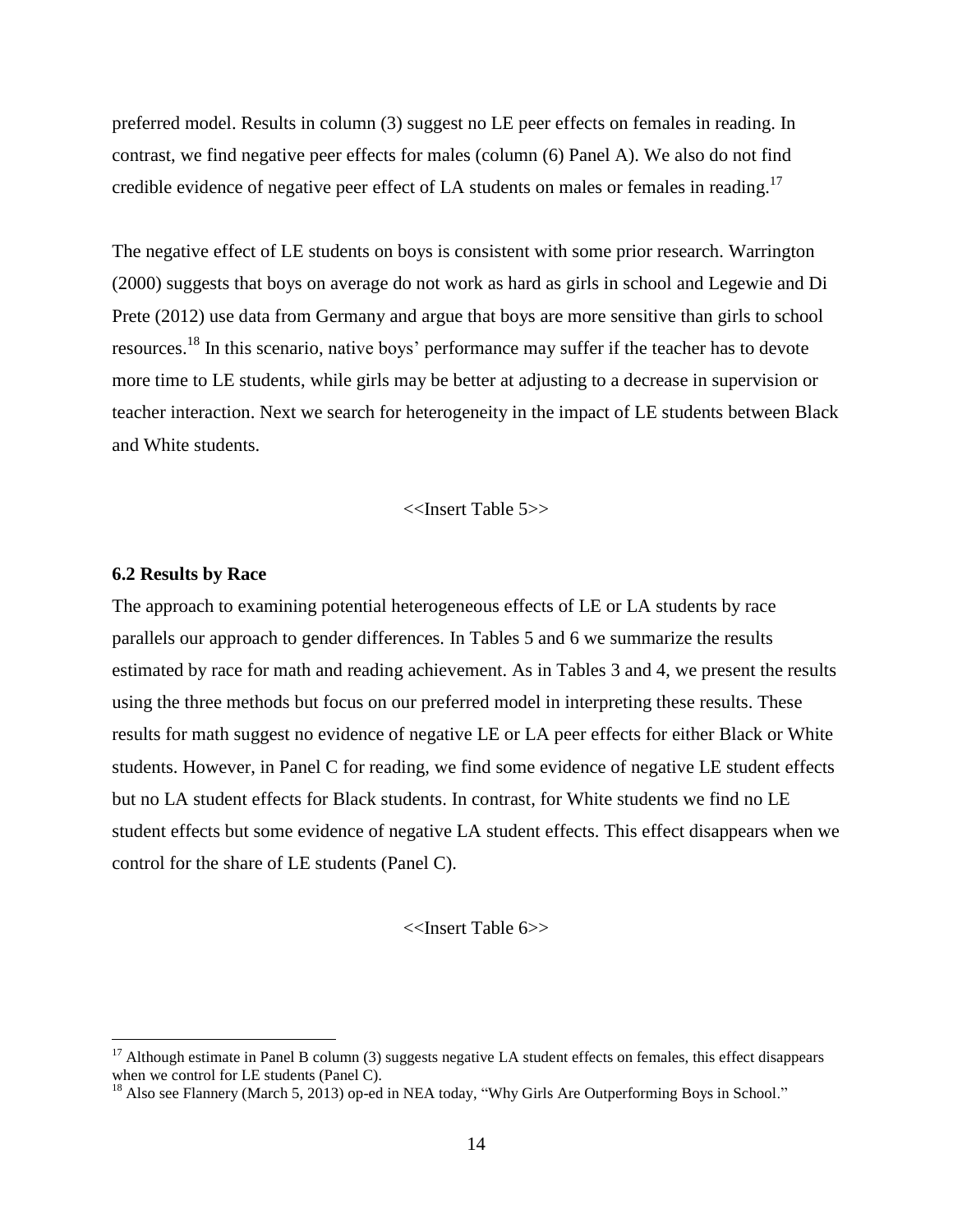Finding racial heterogeneity is consistent with prior work on peer effects. Hanushek, Kain and Rivikin (2009) find negative effects on achievement for Black students of having more Black peers in Texas while noting no effect on White students. A similar finding was made by Angrist and Lang (2004) when looking at the impact of Metco on students in the receiving districts. They find little evidence that White students are affected but Black students appear more sensitive to this change. These authors provide various possible explanation for these finding drawing on the literature suggesting behavioral, social, and peer culture differences and the "acting white"' phenomena (see Fryer (2006) and (2010) for a discussion of some of these views).

While the results in Tables 3 through 6 suggest some negative LE student effects, consistent with Diette and Uwaifo Oyelere (2014, 2012), it is important to emphasize that these effects are not of magnitudes that will raise policy concerns. The largest estimated coefficient for LE student share is -0.128, the effect on Black students in reading from Table 6, Panel C in column (3). This coefficient predicts that a 10 percent increase in LE student shares would be associated with a decline in reading scores of 0.013 standard deviation—an incredibly small change in performance. Another important finding from Tables 3-6 is that Black and male students, the two groups who have small negative LE peer effects in reading, are not impacted by LA peers. This suggests is that if we hold the number of students with limited language skills constant, an increase in Latin American students in the classroom will not have any effect on the performance of Black or male native students. Therefore, LE students negatively affect natives in the classroom due to limited English language skills and not racial or ethnic difference. As suggested in section 6.1, a teacher likely has to dedicate more time to students with limited English skills and as a result substitute resources away from other students. This effect could operate through the attention of primary classroom teachers or teacher aids.

<<Insert Table 7>>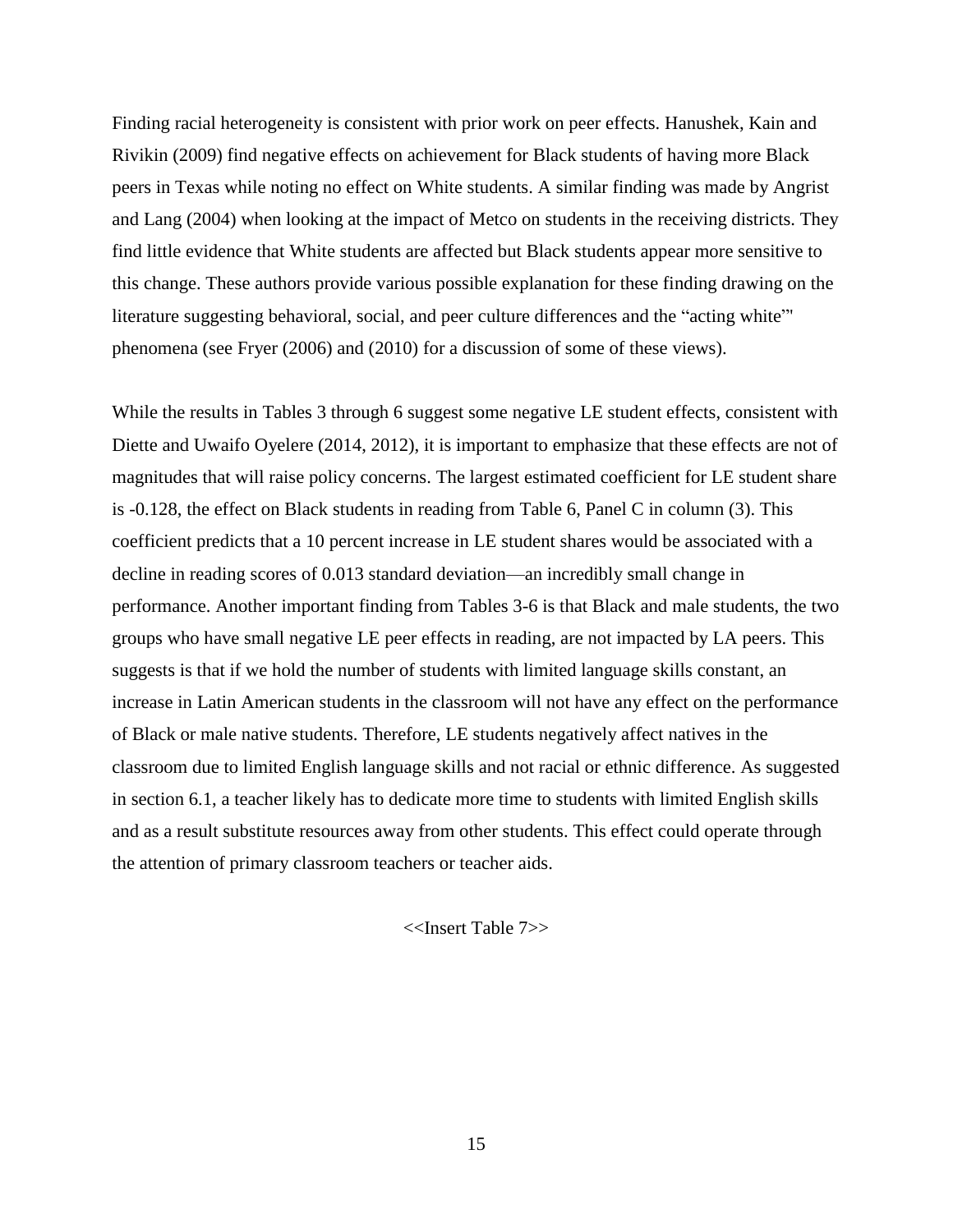## 7. Heterogeneity within the Achievement Distribution

Following Diette and Uwaifo Oyelere (2012), we test for differential effects of LE and LA peers across the achievement distribution, but here we examine difference by gender and race. We divide male and female students into terciles based on their previous year performance in either math or reading compared to their peers in their school.<sup>19</sup> We then estimate our value added model with school-by-year fixed effects, our preferred specification, for each group. Table 7 provides estimates of peer effects on natives in math from 18 different regressions (9 regressions on females and 9 on males) while Table 8 does the same for reading scores. Table 9 reports the results when we run separate regressions for Black and White students by math achievement tercile and Table 10 mirrors Table 9, but uses reading achievement. Just as in Tables 3 through 6, estimates in Panel A capture LE student effects from a specification that does not include a control for the share of LA students. Panel B reports the estimate of LA student shares when we do not control for the presence of LE students. In Panel C, we present estimates from a specification that includes both LE and LA student shares.

<<Insert Table 8>>

In columns (1) and (4) of Tables 7-10, we present results for the top tercile. In columns (2) and (5) results for the middle tercile are summarized and in columns (3) and (6) we report the estimated effects for the bottom tercile.

#### <<Insert Table 9>>

The results in Table 7 provide evidence of the importance of looking within the achievement distribution. While on average we still find no LE student effects on females, the results suggest that when we look at the top, middle and bottom terciles, negative peer effects exist for males in the top tercile in math. With respect to LA peer effects, we find no evidence of negative or positive peer effects. In Table 8, we still find no evidence of an effect of LE students on female

<sup>&</sup>lt;sup>19</sup> Diette and Uwaifo Oyelere (2014) divide into top 25 percent, bottom 25 percent and middle 50 percent based on performance ranking in grade across schools. We also explore dividing students based on their performance ranking across all students in their grade across schools, but we divide into terciles to be consistent with this paper and get similar results.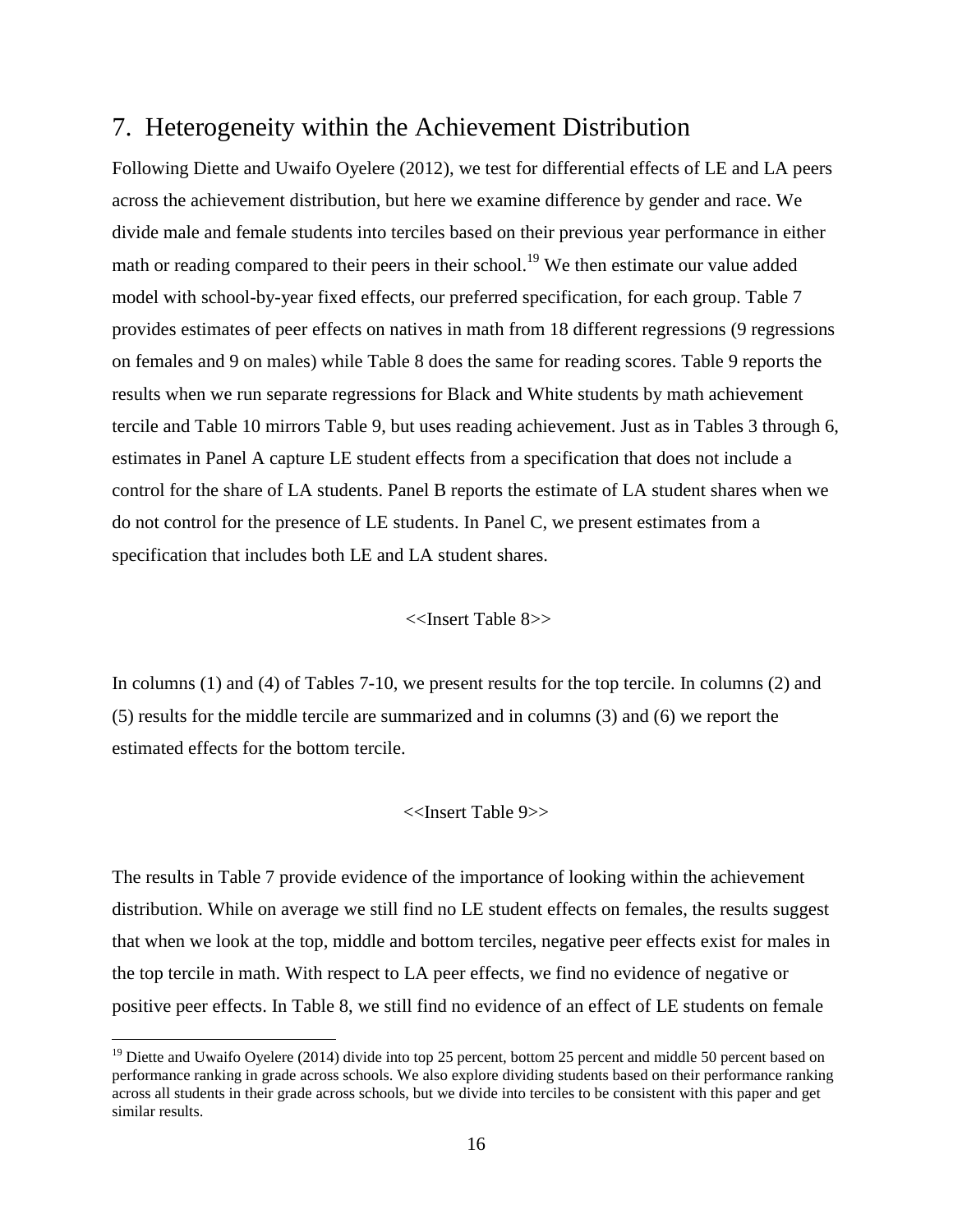students in reading. For male student, we find that the previous negative effect of LE student shares on male reading performance is concentrated solely in the top tercile of the achievement distribution. It is also worth highlighting that though the magnitude of the effects are larger than the estimates in Table 4, the economic significance is still negligible. With respect to potential LA effects, Table 8 confirms the results in Table 4 that LA students do not create negative peer effects on native's performance in reading across gender or terciles.

In Table 9 and 10, we turn our attention to investigating heterogeneity across terciles by race. Table 9 summarizes the results for math and Table 10 summarizes the results for reading. In Table 5, we noted no LE or LA peer effects on math performance for both Black and White students and our analysis within specific terciles finds no effects either.

In Table 6, we report negative effects on reading for LE students on Black students in the specification that includes both LE and LA student shares. Table 10 provides evidence of significant heterogeneity in the impact of LE students on performance in reading across race and the achievement distribution. These results suggest that the negative LE share effects on Black students are concentrated both at the top and the bottom of the achievement distribution within the school. However, there is more robust evidence for LE effects on Black students in the bottom tercile given significant LE effects are noted in both specifications (with or without controlling for LA shares). In addition, we find some evidence of negative LA effects at the bottom tercile (Panel B) but this effect does not appear robust and is insignificant in the specification which also includes the share of LE students (Panel C).

In Table 6, we also report some evidence of negative effects of LA student shares on White students in reading, but no effects of having LE peers. However, when we look across terciles (Table 10), our results provide more consistent evidence of negative LE effects in the top tercile. We also note a positive effect in the middle tercile, this is only in the specification with both LE and LA student shares. The positive effect of LE students seems odd and should be treated cautiously given the potential collinearity issues with this specification highlighted above and also because the estimated coefficient on LA student share is negative and of the same magnitude.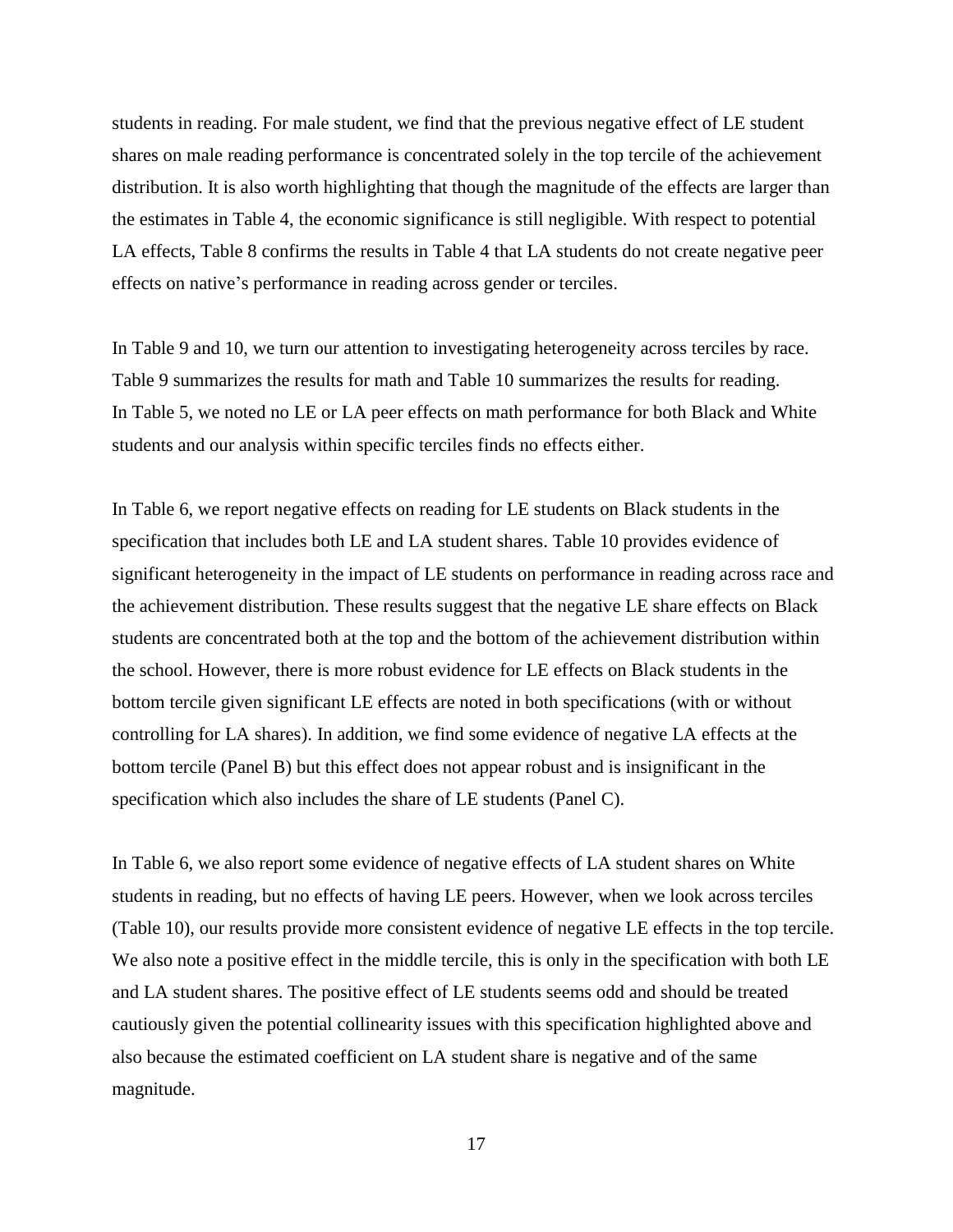#### <<Insert Table 10>>

Overall the results above suggest some heterogeneity across race by tercile. Finding similar effects across race in the top tercile is consistent with a story of possible teacher resource constraint effects. This means that the increase in the share of LE students may lead teachers to focus more on low performing students and less on the students at the top in schools. However, finding negative effects in reading in the bottom tercile for Black students may suggest the shift in resources is not to the low performing students in reading in general but to LE students. These results also suggest the need to go beyond looking at just average effects when investigating peer effects. Notice that if we did not look within the achievement distribution, our conclusion would have been that LE students have no effect in math or on White native students and we would have missed the differential effects across the achievement distribution.

# 8. Inferences, Summary and Conclusions

In this paper we focus on three basic questions: First, do significant shares of LE students in a school affect the academic performance of boys and girls or Black and White students differently? Second, does the shares of LA students in a school affect the academic performance of boys and girls or Black and White students? Third are the gender and racial differences in LE and LA peer effects, if any, distributed differently within the achievement distribution?

We address our three questions within the value added model approach while controlling for the potential endogeneity of our variables of interest by using a school-by-year fixed effects method. Our findings show that on average, LE student shares have no effect on girls both in math and reading, but have a significant negative effect on test performance on boys in the top of the achievement distribution in math and reading. We also find negative effects on Black students in the top and bottom terciles of the achievement distribution in reading, but no effects in math. For White students, we find negative LE peer effects in reading only in the top third of the achievement distribution. With respect to LA peer effects, though we find some evidence of negative LA peer effects on Black students in the bottom third of the achievement distribution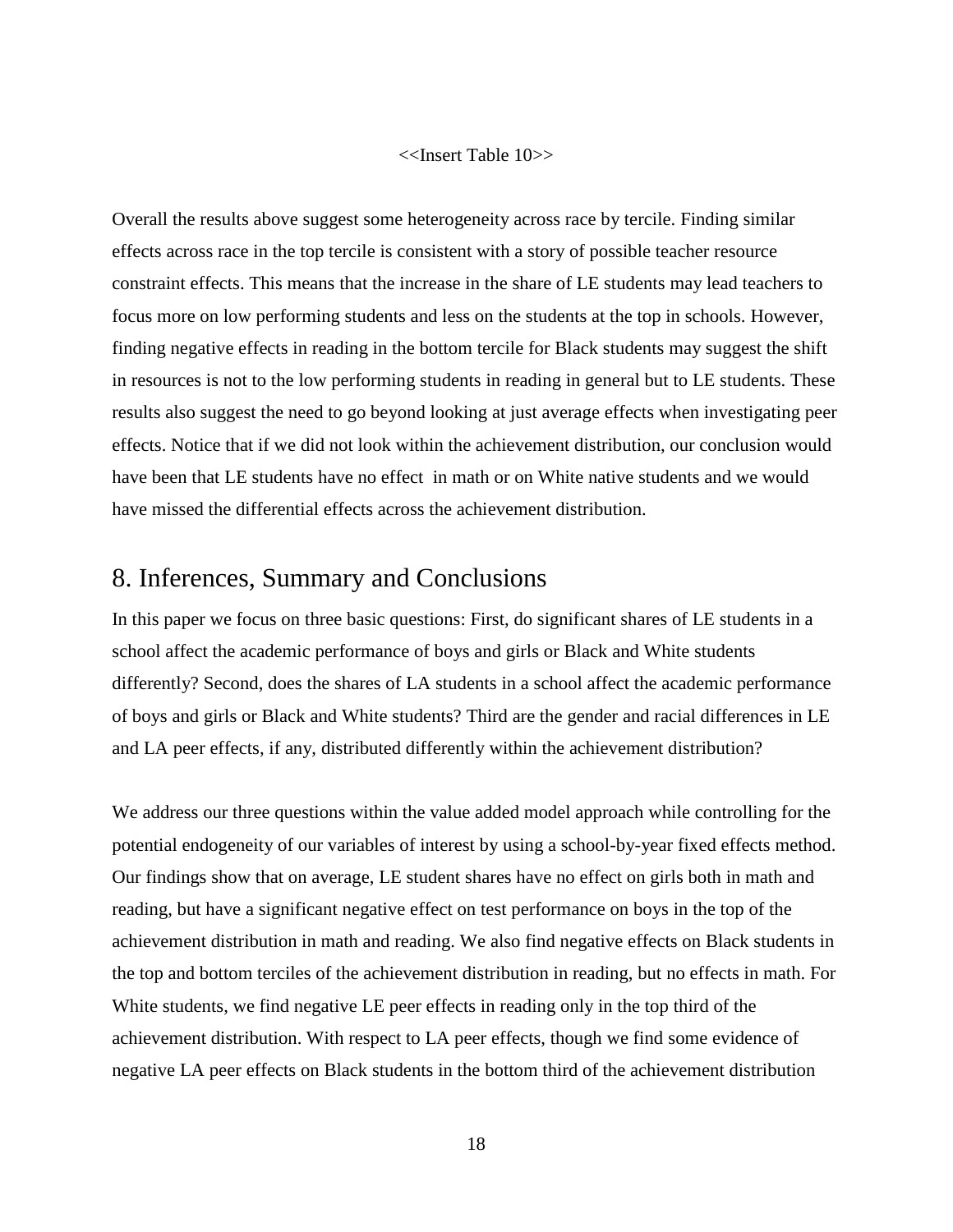this effect is not robust to also controlling for LE shares. Moreover, we find no other credible evidence of negative LA peer effects.

Why are these results important? First, these results provide some evidence that increased exposure to LE students do create very small, negative peer effects and these effects are not homogenous within the population. Our results suggest boys on average are affected negatively by LE student shares while girls are not, though effect is not substantial. Our finding is in contrast to Angrist and Lang (2004) who find negative peer effects on girls but not boys from the METCO program in Massachusetts. This differences in who is impacted by increased exposure to disadvantaged peers underscores the need not to generalize findings for North Carolina to other states. Further, the presence of heterogeneous effects in our study provides evidence in support of looking for peer effects across race, gender, and achievement level. Our results are also important because they highlight that individuals with Latin American heritage do not create negative peer effects on native students. Instead, it is a language deficit that may come with immigrants that can lead to small negative impacts. Hence, our findings are useful for policy makers with respect to focusing more on initiatives or programs that would aid faster English language skill development in children who are English Language Learners. In addition, the provision of extra resources to schools with ELL students are not adequate to prevent a negative externality, no matter how small on other students. Our results also highlight the limitation of other estimation approaches and the importance of controlling for across school unobservables and possible within school unobservables over time. As highlighted in our results, alternative approaches and estimates not accounting for these unobservables may be biased.

It is important to mention again that our results have some limitations. Our school-by-year fixed effect model is assuming that there is no selection across grades within a school at a given point in time. Such an assumption, though consistent with what we know about North Carolina and the public school stem in the U.S in general, may not always be valid. Furthermore all our estimates in panel C of Tables 3-10 may be less precisely estimated given the correlation between LES shares and LAS shares. Finally, since we are identifying our effects over variation across grade solely, variation is limited which could lead to wrongly failing to reject the null of no effects.

19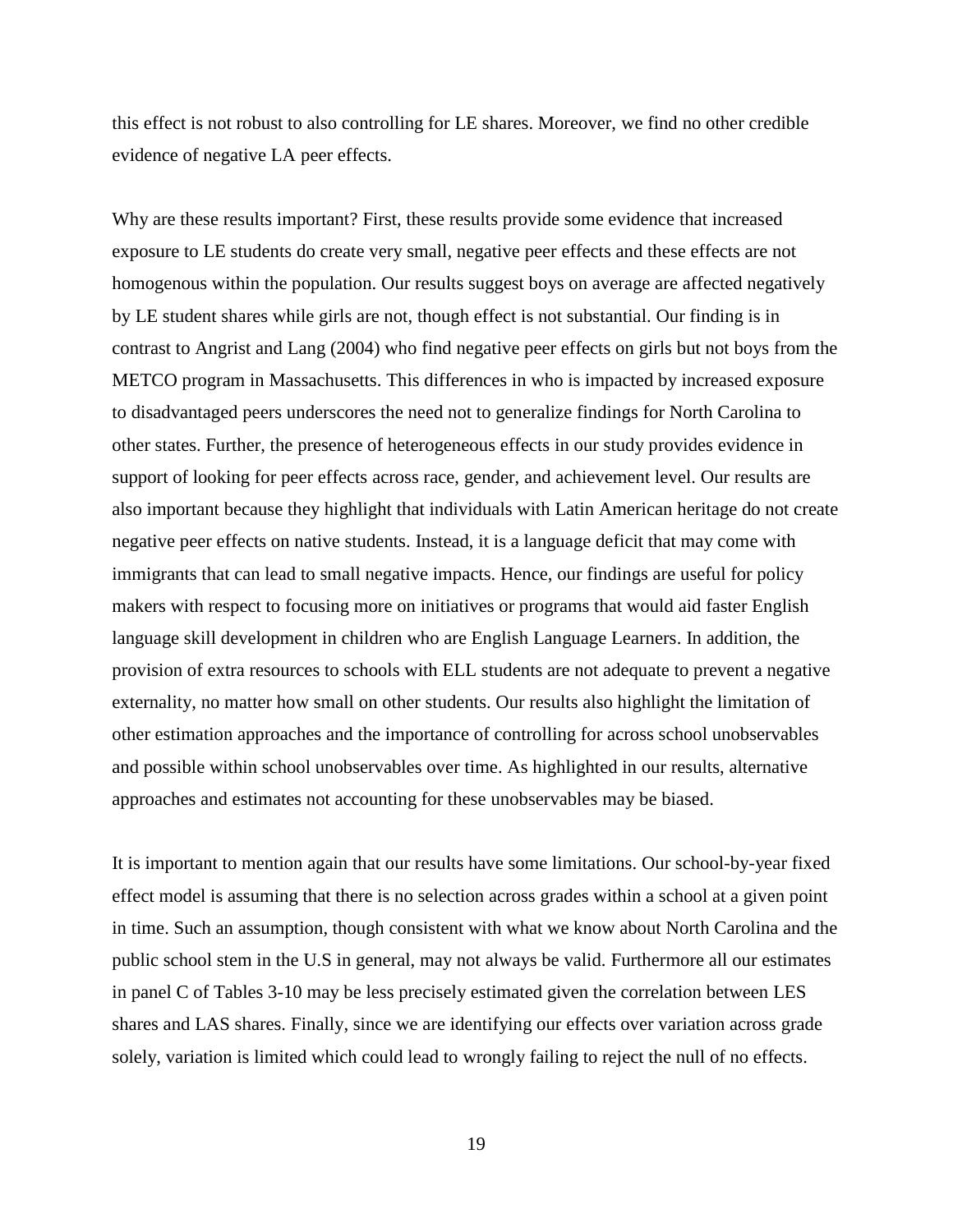# **References**

Ammermueller, Andreas and Jörn-Steffen Pischke. 2006. Peer effects in European primary schools: Evidence from PIRLS. Working Paper No. 12180. National Bureau of Economic Research.

Angrist, Joshua D. and Kevin Lang. 2004. Does school integration generate peer effects? Evidence from Boston's Metco Program. *The American Economic Review*, 94(5), 1613-1634.

Armor, David and Stephanie Duck. 2007. The effect of black peers on black test scores. *Education Working Paper Archive*.

Betts, Julian R. 1998. Educational crowding out: Do immigrants affect the educational attainment of American minorities?, in Daniel S. Hamermesh and Frank D. Bean (Eds.), *Help or Hindrance? The Economic Implications of Immigration for African-Americans*, New York: Russell Sage Foundation.

Betts, Julian.R. and Robert W. Fairlie. 2003. Does immigration induce native flight from public schools into private schools. *Journal of Public Economics*, 87(5-6), 987–1012.

Bifulco, Robert, Jason M. Fletcher, and Stephen L. Ross. 2011. The effect of classmate characteristics on post-secondary outcomes: Evidence from the AddHealth. *American Economic Journal: Economic Policy*, 3: 25-53.

Borjas, George J. 2007. Do foreign students crowd out native students from graduate programs? in (P.E. Stephan and R.G. Ehrenberg, eds.), *Science and the University*, pp. 134–49, Madison, WI: University of Wisconsin Press.

Cascio, Elizabeth U. and Ethan G. Lewis. 2012. Cracks in the Melting Pot: Immigration, School Choice, and Segregation. *American Economic Journal: Economic Policy*, 4(3), 91-117.

Clotfelter, Charles T., Helen F. Ladd, and Jacob L. Vigdor. 2007. Teacher credentials and student achievement: Longitudinal analysis with student fixed effects, *Economics of Education Review*, 26(6), 673-682.

Cho, Rosa Minhyo. 2012. Are there peer effects associated with having English Language Learner (ELL) classmates? Evidence from the Early Childhood Longitudinal Study Kindergarten Cohort (ECLS-K). *Economics of Education Review*, 31(5), 629-643.

Conger, Dylan. 2015. Foreign-born peers and academic performance, *Demography*, 52(2), 569- 592.

Cortes, Kalena. 2006. The effects of age at arrival and enclave schools on the academic performance of immigrant children. *Economics of Education Review*, 25(2), 121-132.

U.S. Department of Commerce, Bureau of the Census (2014). *Current Population Survey*.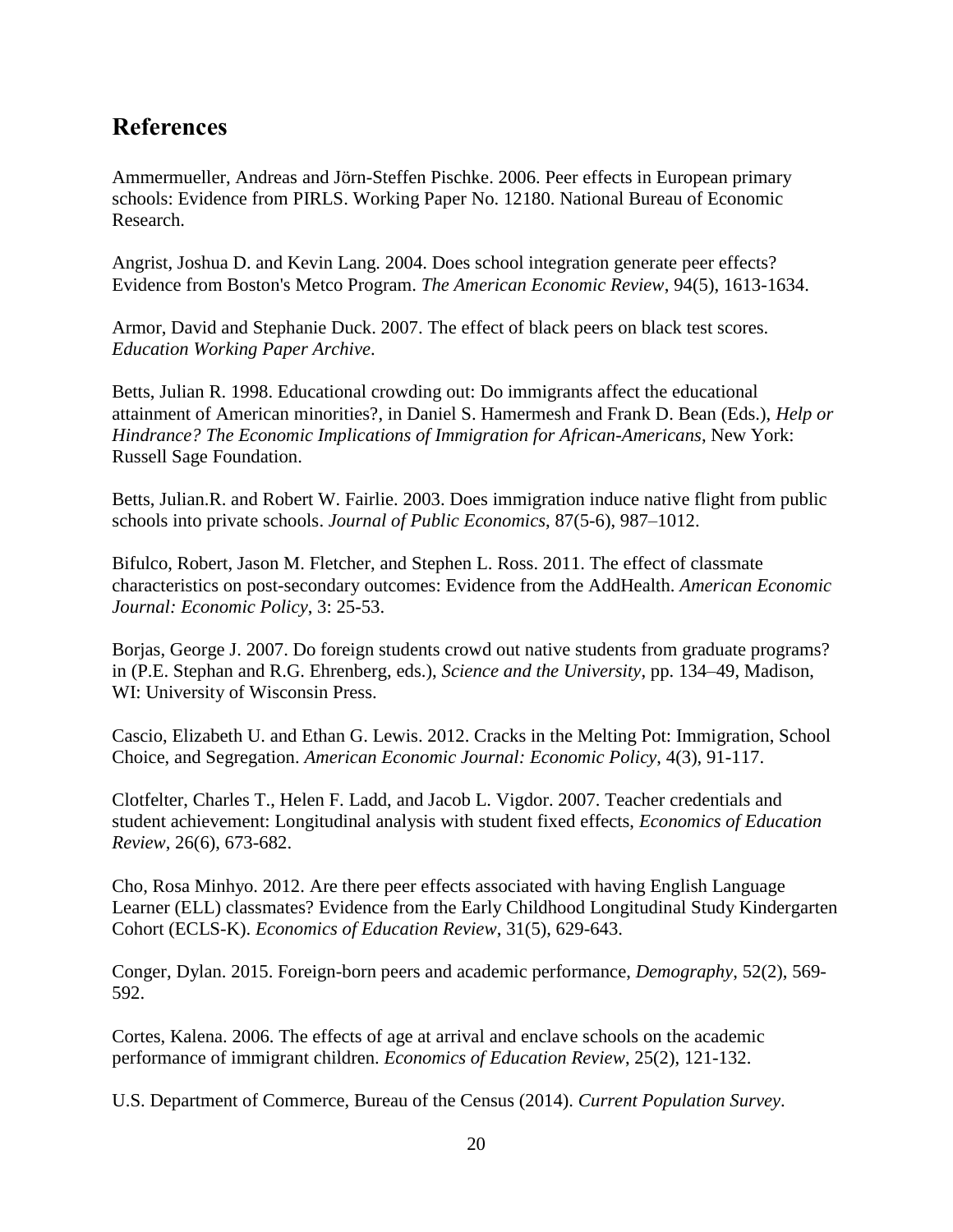Diette, Timothy M., and Ruth Uwaifo Oyelere. 2014. Gender and race heterogeneity: The impact of students with Limited English on native students' performance. *The American Economic Review*, 104(5), 412-417.

Diette, Timothy M., and Ruth Uwaifo Oyelere. 2012. Do significant immigrant inflows create negative education impacts? Lessons from the North Carolina public school system. IZA working paper No 6561.

Evans, Williams N., Wallace E Oates, and Robert M Schwab. 1992. Measuring peer group effects: a study of teenage behavior. *Journal of Political Economy,* 100 (5), 966–91.

Fryer, Roland G. 2010. An empirical analysis of 'Acting White.' *Journal of Public Economics*, 94(5–6), 380-396.

Fryer, Roland G. 2006. 'Acting White' the social price for the best and brightest minorities. *Education Next*, 6(1), 52-59.

Geay, Charlotte, Sandra McNally, and Shqiponja Telhaj. 2013. Non-native speakers of English in the classroom: what are the effects on pupil performance? *The Economic Journal*, 123 (570), F281-F307.

Gould, Eric D., Victor Lavy, and M. Daniele Paserman. 2009. [Does immigration affect the long](http://ideas.repec.org/a/ecj/econjl/v119y2009i540p1243-1269.html)[term educational outcomes of natives? Quasi-experimental evidence.](http://ideas.repec.org/a/ecj/econjl/v119y2009i540p1243-1269.html) *[Economic Journal](http://ideas.repec.org/s/ecj/econjl.html)*, 119(540), 1243-1269.

Hanushek, Eric A., John F. Kain, Jacob M. Markman. 2003. Does peer ability affect student achievement? *Journal of Applied Econometrics*, 18(5), 527–44.

Hanushek Eric A. and Steven G. Rivkin. 2009. [Harming the best: How schools affect the Black-](http://ideas.repec.org/p/nbr/nberwo/14211.html)[White achievement gap,](http://ideas.repec.org/p/nbr/nberwo/14211.html) *Journal of Policy Analysis and Management*, 28(3), 366–393.

Hanushek, Eric A., John F. Kain, and Steven G. Rivkin. 2009. New evidence about Brown v. Board of Education: The complex effects of school racial composition on achievement. *Journal of Labor Economics*, 27(3), 349-383.

Hoxby, Caroline M. 1998. Do immigrants crowd disadvantaged American natives out of higher education?, in (D.S. Hamermesh and F.D. Bean, eds.), *Help or Hindrance? The Economic Implications of Immigration for African Americans*, New York: Russell Sage Foundation.

Hoxby, Caroline M. 2000. Peer effects in the classroom: learning from gender and race variation, NBER Working Paper No. 7867.

Jensen, Peter and Astrid Würtz Rasmussen. 2011. The effect of immigrant concentration in schools on native and immigrant children's reading and math skills. *Economics of Education Review,* 30 (6), 1503-15.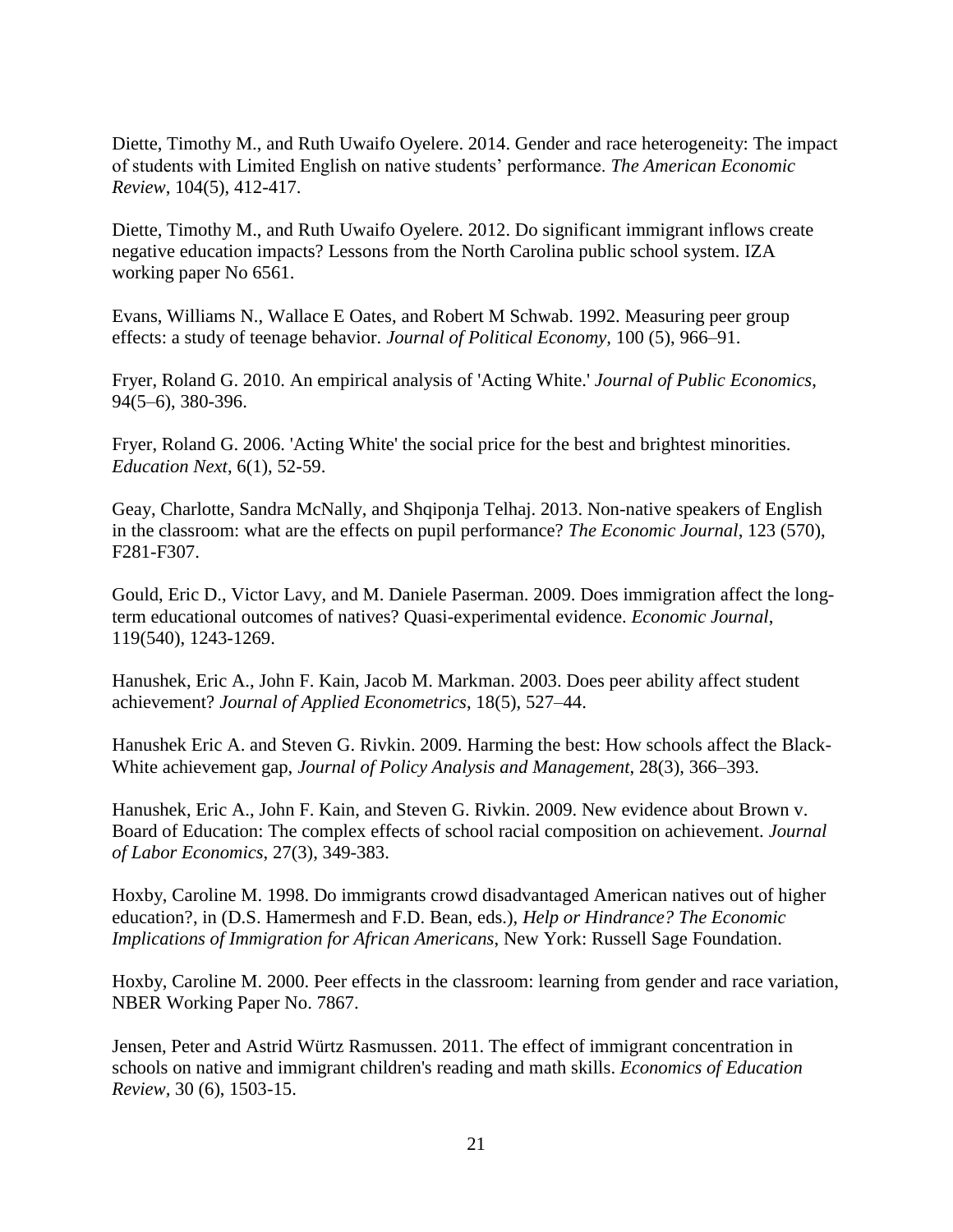Legewie, Joscha and Thomas A. DiPrete. 2012. School context and the gender gap in educational achievement. *American Sociological Review*, 77, 463-485.

McHenry, Peter. 2015. Immigration and the human capital of natives. *Journal of Human Resources*, 50(1), 34-71.

Ohinata, Asako & Jan C. Van Ours. (2013). How Immigrant Children Affect the Academic Achievement of Native Dutch Children. *The Economic Journal*, *123*, F308-F331.

Rivkin. Steven G. 2000. School desegregation, academic achievement, and earnings*. Journal of Human Resources*, 35(2): 333-346.

Rumberger, Russel. W. and Gregory. J. Palardy. 2005. Does segregation still matter? The impact of social composition on academic achievement in high school. *Teachers College Record*, 107, 1999-2045.

Santillano, Robert. 2009. Essays on immigrant students in public schools—Evidence from North Carolina. Ph.D., University of California, Berkeley, 146 pp.

Todd, Petra and Kenneth I. Wolpin. 2003. On the specification and estimation of the production function for cognitive achievement. *The Economic Journal*, 113(485), F3-33.

Warrington Molly, Michael Younger, and Jacquetta Williams. 2000. Student attitudes, image and the gender gap. *[British Educational Research Journal](http://onlinelibrary.wiley.com/journal/10.1002/%28ISSN%291469-3518)*, 26(3), 393-407.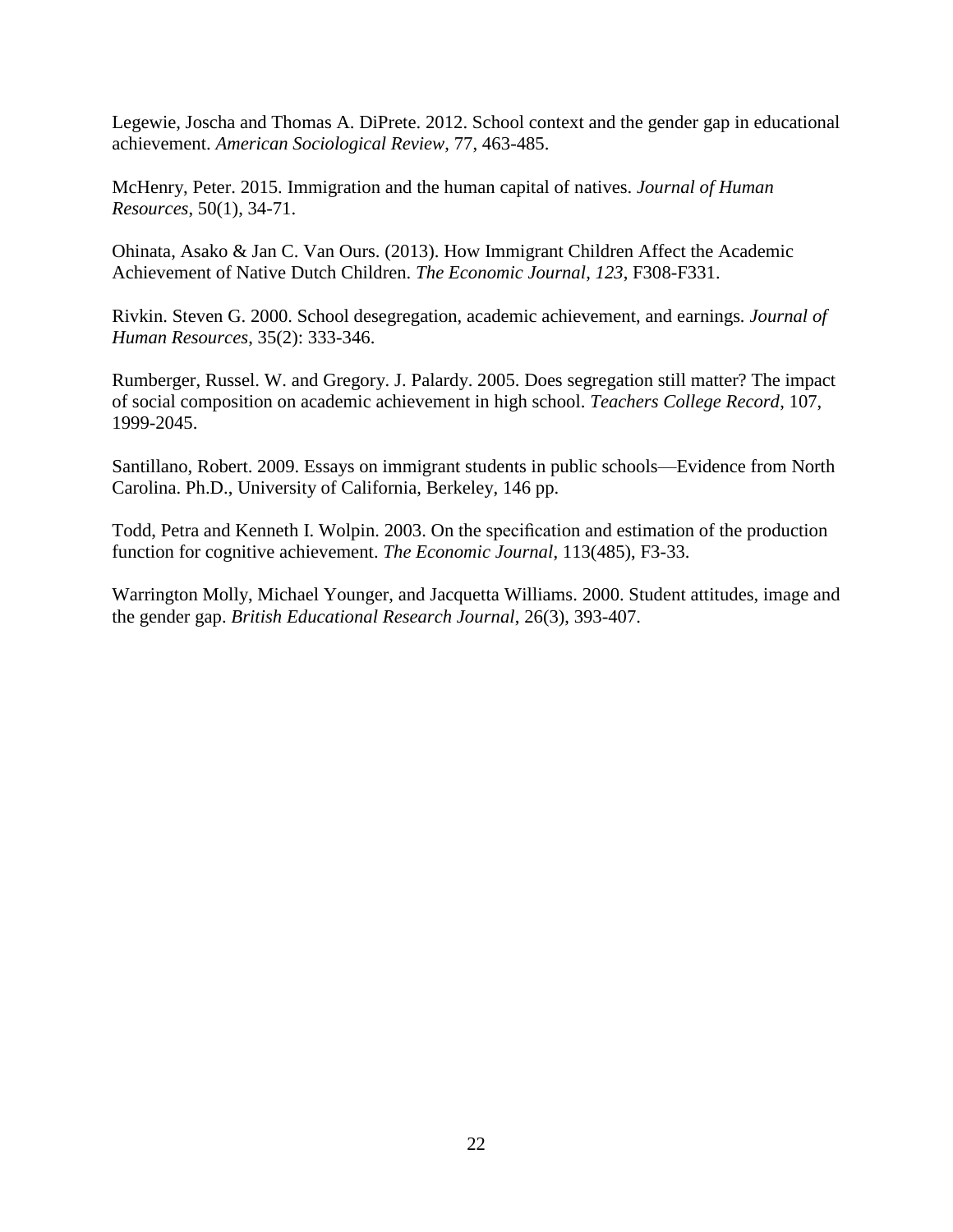# **Tables**

|              |                     | Share of        | Share of            | Math        | Reading              |
|--------------|---------------------|-----------------|---------------------|-------------|----------------------|
|              |                     | Limited English | <b>Latino Peers</b> | Z-Score     | Z-Score <sup>a</sup> |
|              | <b>Observations</b> | Mean            | Mean                | Mean        | Mean                 |
|              |                     | (Std. Dev.)     | (Std. Dev.)         | (Std. Dev.) | (Std. Dev.)          |
| All          | 2,922,581           | 0.027           | 0.049               | 0.057       | 0.061                |
|              |                     | (0.039)         | (0.054)             | (0.987)     | (0.976)              |
| Female       | 1,456,834           | 0.027           | 0.049               | 0.069       | 0.142                |
|              |                     | (0.039)         | (0.054)             | (0.955)     | (0.934)              |
|              |                     |                 |                     |             |                      |
| Male         | 1,465,747           | 0.027           | 0.049               | 0.045       | $-0.019$             |
|              |                     | (0.039)         | (0.055)             | (1.018)     | (1.010)              |
| <b>Black</b> | 939.173             | 0.032           | 0.058               | $-0.487$    | $-0.451$             |
|              |                     | (0.045)         | (0.062)             | (0.843)     | (0.904)              |
|              |                     |                 |                     |             |                      |
| White        | 1,983,408           | 0.025           | 0.045               | 0.314       | 0.303                |
|              |                     | (0.035)         | (0.050)             | (0.945)     | (0.914)              |

#### **Table 1: Exposure to Limited English Students and Average Test Scores**

<sup>a</sup>The numbers of observations for the Reading Z-Score column are: 2,913,227 All, 1,454,549 Females, 1,458,678 Males, 934,602 Black, and 1,978,625 White.

| Table 2: Distribution of Demographic Groups by Achievement within Schools |  |  |  |  |  |  |  |
|---------------------------------------------------------------------------|--|--|--|--|--|--|--|
|---------------------------------------------------------------------------|--|--|--|--|--|--|--|

| Panel A      |             |                  |                       |       |  |  |  |  |  |
|--------------|-------------|------------------|-----------------------|-------|--|--|--|--|--|
|              |             | By Math Score    |                       |       |  |  |  |  |  |
|              | Top Tercile | Middle Tercile   | <b>Bottom Tercile</b> | Total |  |  |  |  |  |
| Female       | 33.9%       | 33.9%            | 32.2%                 | 100%  |  |  |  |  |  |
| Male         | 34.8%       | 32.0%            | 33.2%                 | 100%  |  |  |  |  |  |
| <b>Black</b> | 20.1%       | 32.8%            | 47.2%                 | 100%  |  |  |  |  |  |
| White        | 41.1%       | 33.0%            | 25.9%                 | 100%  |  |  |  |  |  |
|              |             | Panel B          |                       |       |  |  |  |  |  |
|              |             | By Reading Score |                       |       |  |  |  |  |  |
|              | Top Tercile | Middle Tercile   | <b>Bottom Tercile</b> | Total |  |  |  |  |  |
| Female       | 36.8%       | 33.7%            | 29.5%                 | 100%  |  |  |  |  |  |
| Male         | 32.3%       | 32.2%            | 35.5%                 | 100%  |  |  |  |  |  |
| <b>Black</b> | 20.8%       | 33.0%            | 46.2%                 | 100%  |  |  |  |  |  |
| White        | 41.0%       | 32.9%            | 26.1%                 | 100%  |  |  |  |  |  |

Notes: Students are divided into terciles for Math and Reading based on their performance in the same subject in the prior year relative to their peers within their grade within their school.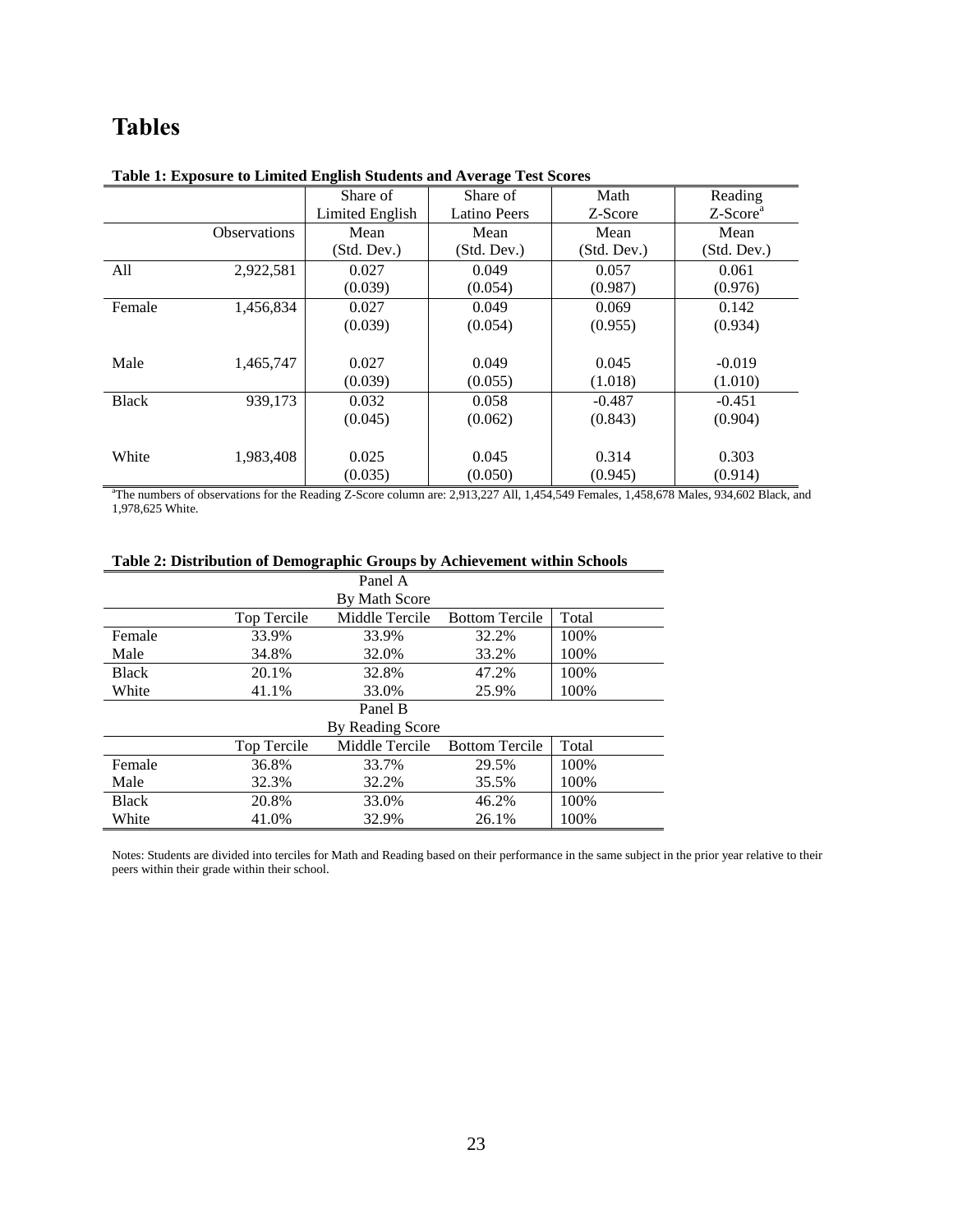|                                                                   |           | <b>Female</b> |            |           | <b>Male</b> |                |
|-------------------------------------------------------------------|-----------|---------------|------------|-----------|-------------|----------------|
|                                                                   | School    |               | School by  | School    |             | School by      |
|                                                                   | Fixed     | Individual    | Year Fixed | Fixed     | Individual  | Year Fixed     |
|                                                                   | Effects   | Effects       | Effects    | Effects   | Effects     | <b>Effects</b> |
|                                                                   | (1)       | (2)           | (3)        | (4)       | (5)         | (6)            |
| Panel A: Share of Limited English (only)                          |           |               |            |           |             |                |
| Share of Limited English                                          | $-0.003$  | $-0.030*$     | $-0.006$   | 0.003     | $0.044**$   | $-0.082$       |
|                                                                   | (0.038)   | (0.018)       | (0.056)    | (0.037)   | (0.019)     | (0.057)        |
| Panel B: Race Composition of Peers (only)                         |           |               |            |           |             |                |
| Share of Latino                                                   | $-0.008$  | $-0.087***$   | $-0.018$   | $-0.002$  | $-0.033*$   | $-0.025$       |
|                                                                   | (0.032)   | (0.016)       | (0.045)    | (0.031)   | (0.017)     | (0.046)        |
| Panel C: Share of Limited English and Racial Composition of Peers |           |               |            |           |             |                |
| Share of Limited English                                          | $-0.037$  | $-0.036$      | $-0.011$   | $-0.049$  | 0.008       | $-0.115$       |
|                                                                   | (0.056)   | (0.025)       | (0.071)    | (0.055)   | (0.027)     | (0.071)        |
|                                                                   |           |               |            |           |             |                |
| Share of Latino                                                   | 0.012     | $-0.066***$   | $-0.013$   | 0.026     | $-0.038$    | 0.028          |
|                                                                   | (0.045)   | (0.022)       | (0.056)    | (0.045)   | (0.023)     | (0.055)        |
| <b>Observations</b>                                               | 1,456,834 | 1,456,834     | 1,456,834  | 1,465,747 | 1,465,747   | 1,465,747      |

**Table 3: Effect of Increase in LE Share and Share Latino on Math Achievement by Gender**

This table summarizes the estimates of the impact of LE shares and share of Latino peers on test scores from 18 separate estimations using three types of fixed effects. In all specifications we control for previous year math Z-Score, own race, indicators for Parent Education level, indicators for free or reduced price lunch, year fixed effects, grade fixed effects, number of students in the grade, indicators for school location by urbanicity, pupil-teacher ratio, charter school, magnet school, percentage of the school eligible for free or reduced price lunch, indicators for the share of teachers who are Black, Asian, and Latino, share of first year teachers, share of teachers who are female, share of teachers with a master's degree, and the average teacher score on licensing exams. School-by-year fixed effect regression includes all the above variables except those that do not vary within a school in a given year. The estimated coefficients for all variables are available upon request.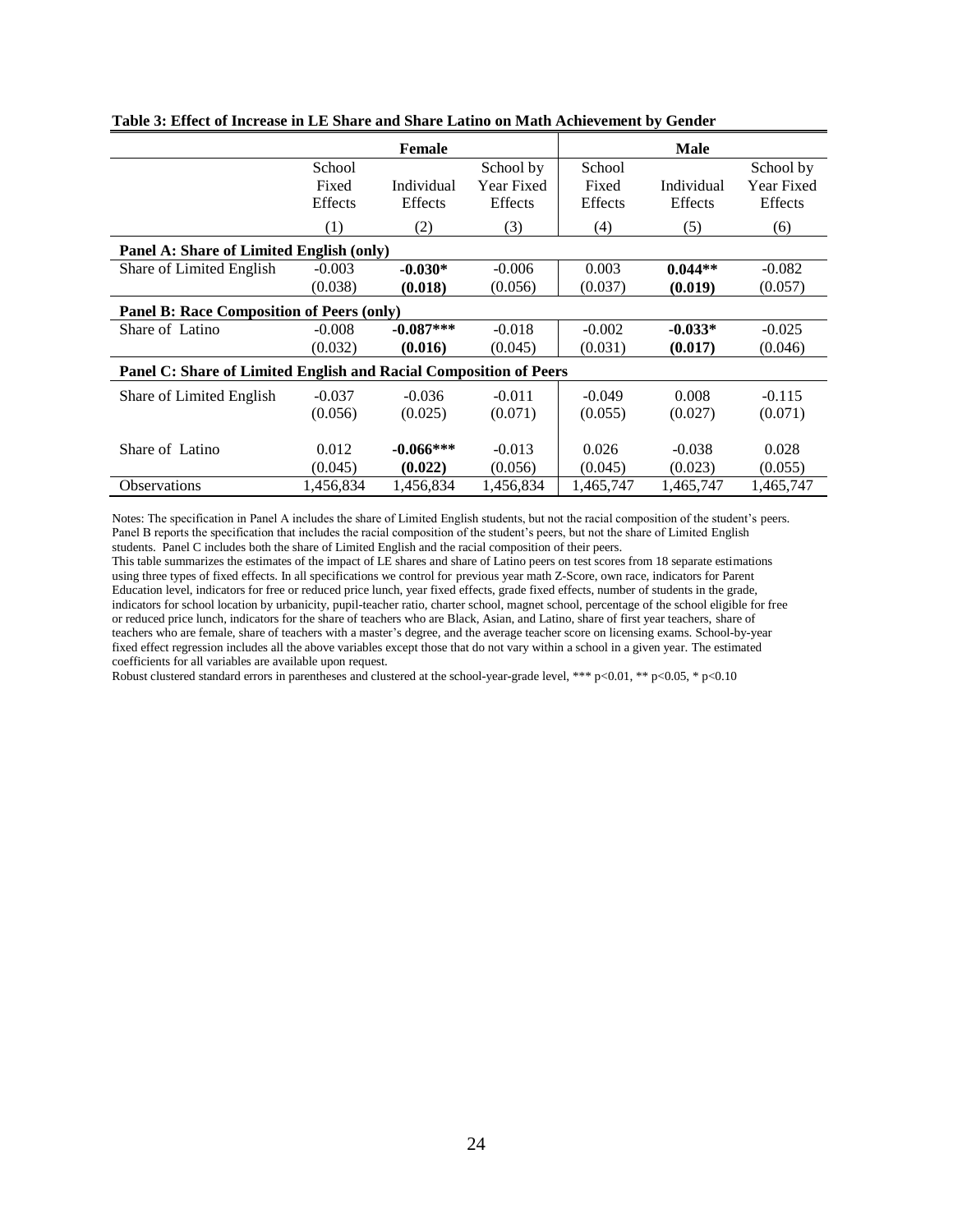|                                                                   |           | Female     |            |           | <b>Male</b> |                |
|-------------------------------------------------------------------|-----------|------------|------------|-----------|-------------|----------------|
|                                                                   | School    | Individual | School by  | School    | Individual  | School by      |
|                                                                   | Fixed     | Fixed      | Year Fixed | Fixed     | Fixed       | Year Fixed     |
|                                                                   | Effects   | Effects    | Effects    | Effects   | Effects     | <b>Effects</b> |
|                                                                   | (1)       | (2)        | (3)        | (4)       | (5)         | (6)            |
| Panel A: Share of Limited English (only)                          |           |            |            |           |             |                |
| Share of Limited English                                          | $-0.017$  | $0.039**$  | $-0.031$   | $-0.009$  | $0.089***$  | $-0.076*$      |
|                                                                   | (0.026)   | (0.019)    | (0.044)    | (0.030)   | (0.021)     | (0.046)        |
| <b>Panel B: Race Composition of Peers (only)</b>                  |           |            |            |           |             |                |
| Share of Latino                                                   | $-0.018$  | $-0.017$   | $-0.055$   | 0.006     | $0.032*$    | $-0.043$       |
|                                                                   | (0.020)   | (0.018)    | (0.035)    | (0.023)   | (0.019)     | (0.038)        |
| Panel C: Share of Limited English and Racial Composition of Peers |           |            |            |           |             |                |
| Share of Limited English                                          | $-0.038$  | $0.055**$  | $-0.017$   | $-0.070$  | $0.089***$  | $-0.082$       |
|                                                                   | (0.071)   | (0.027)    | (0.039)    | (0.045)   | (0.030)     | (0.057)        |
|                                                                   |           |            |            |           |             |                |
| Share of Latino                                                   | 0.003     | $-0.050**$ | $-0.048$   | 0.045     | $-0.020$    | $-0.005$       |
|                                                                   | (0.028)   | (0.024)    | (0.043)    | (0.034)   | (0.026)     | (0.046)        |
| <b>Observations</b>                                               | 1,452,793 | 1,452,793  | 1,452,793  | 1,453,974 | 1,453,974   | 1,453,974      |

**Table 4: Effect of Increase in LE Share and Share Latino on Reading Achievement by Gender**

This table summarizes the estimates of the impact of LE shares and share of Latino peers on test scores from 18 separate estimations using three types of fixed effects. In all specifications we control for previous year reading Z-Score, own race, indicators for Parent Education level, indicators for free or reduced price lunch, year fixed effects, grade fixed effects, number of students in the grade, indicators for school location by urbanicity, pupil-teacher ratio, charter school, magnet school, percentage of the school eligible for free or reduced price lunch, indicators for the share of teachers who are Black, Asian, and Latino, share of first year teachers, share of teachers who are female, share of teachers with a master's degree, and the average teacher score on licensing exams. School-by-year fixed effect regression includes all the above variables except those that do not vary within a school in a given year. The estimated coefficients for all variables are available upon request.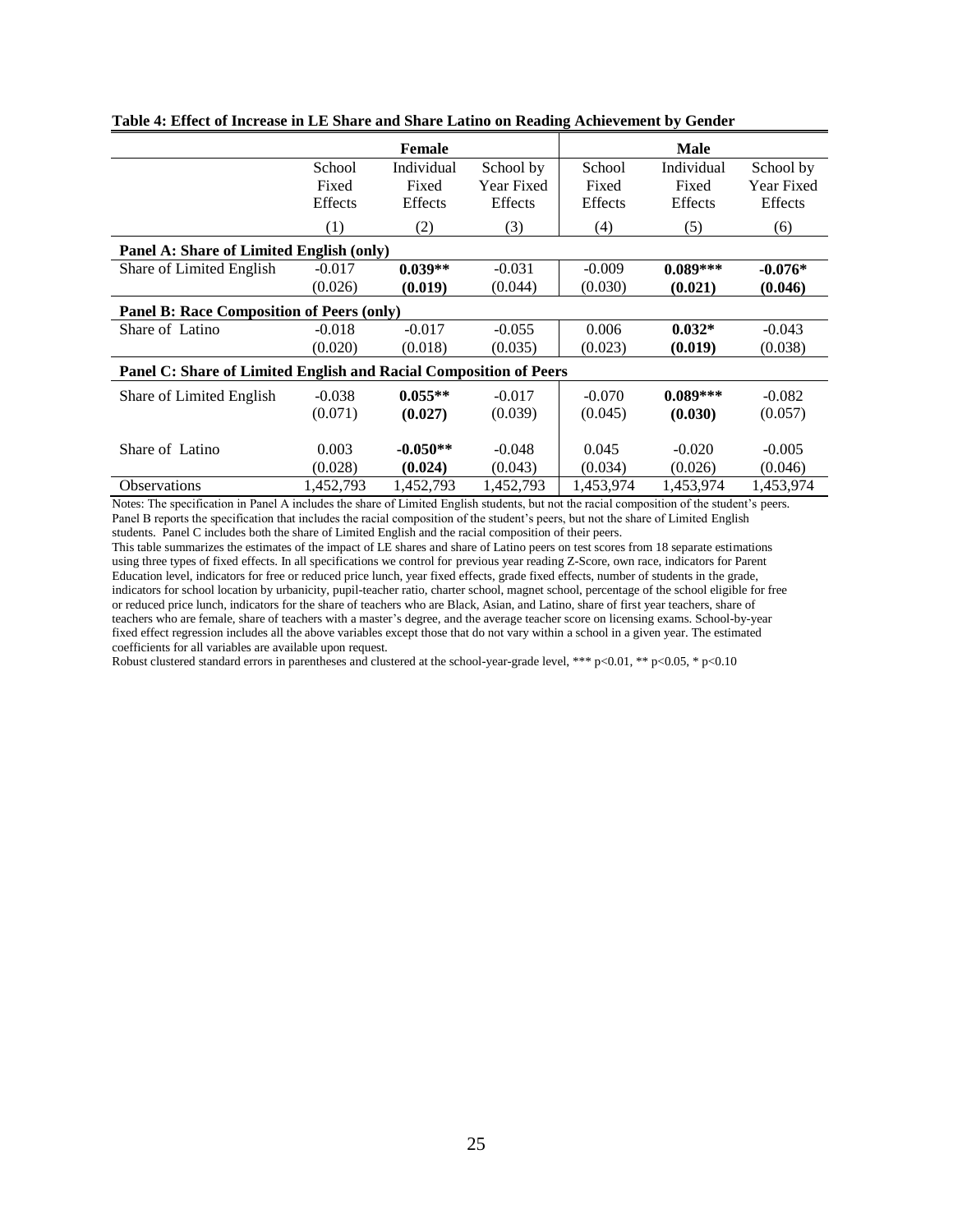|                                                                   |                | <b>Black</b> |            |           | White       |                |
|-------------------------------------------------------------------|----------------|--------------|------------|-----------|-------------|----------------|
|                                                                   | School         |              | School by  | School    |             | School by      |
|                                                                   | Fixed          | Individual   | Year Fixed | Fixed     | Individual  | Year Fixed     |
|                                                                   | <b>Effects</b> | Effects      | Effects    | Effects   | Effects     | <b>Effects</b> |
|                                                                   | (1)            | (2)          | (3)        | (4)       | (5)         | (6)            |
| Panel A: Share of Limited English (only)                          |                |              |            |           |             |                |
| Share of Limited English                                          | 0.012          | $0.041**$    | $-0.057$   | 0.013     | $-0.003$    | $-0.041$       |
|                                                                   | (0.041)        | (0.020)      | (0.068)    | (0.042)   | (0.018)     | (0.062)        |
| <b>Panel B: Race Composition of Peers (only)</b>                  |                |              |            |           |             |                |
| Share of Latino                                                   | $-0.017$       | $-0.027$     | $-0.017$   | $-0.0001$ | $-0.052***$ | $-0.025$       |
|                                                                   | (0.037)        | (0.019)      | (0.055)    | (0.035)   | (0.016)     | (0.047)        |
| Panel C: Share of Limited English and Racial Composition of Peers |                |              |            |           |             |                |
| Share of Limited English                                          | $-0.035$       | $-0.034$     | $-0.118$   | $-0.052$  | $-0.024$    | $-0.035$       |
|                                                                   | (0.064)        | (0.029)      | (0.083)    | (0.059)   | (0.024)     | (0.078)        |
|                                                                   |                |              |            |           |             |                |
| Share of Latino                                                   | 0.003          | $-0.007$     | 0.040      | 0.028     | $-0.039*$   | $-0.010$       |
|                                                                   | (0.053)        | (0.026)      | (0.063)    | (0.048)   | (0.021)     | (0.060)        |
| <b>Observations</b>                                               | 939,173        | 939,173      | 939,173    | 1,983,408 | 1,983,408   | 1,983,408      |

**Table 5: Effect of Increase in LE Share and Share Latino on Math Achievement by Race**

This table summarizes the estimates of the impact of LE shares and share of Latino peers on test scores from 18 separate estimations using three types of fixed effects. In all specifications we control for previous year math Z-Score, gender, indicators for Parent Education level, indicators for free or reduced price lunch, year fixed effects, grade fixed effects, number of students in the grade, indicators for school location by urbanicity, pupil-teacher ratio, charter school, magnet school, percentage of the school eligible for free or reduced price lunch, indicators for the share of teachers who are Black, Asian, and Latino, share of first year teachers, share of teachers who are female, share of teachers with a master's degree, and the average teacher score on licensing exams. School-by-year fixed effect regression includes all the above variables except those that do not vary within a school in a given year. The estimated coefficients for all variables are available upon request.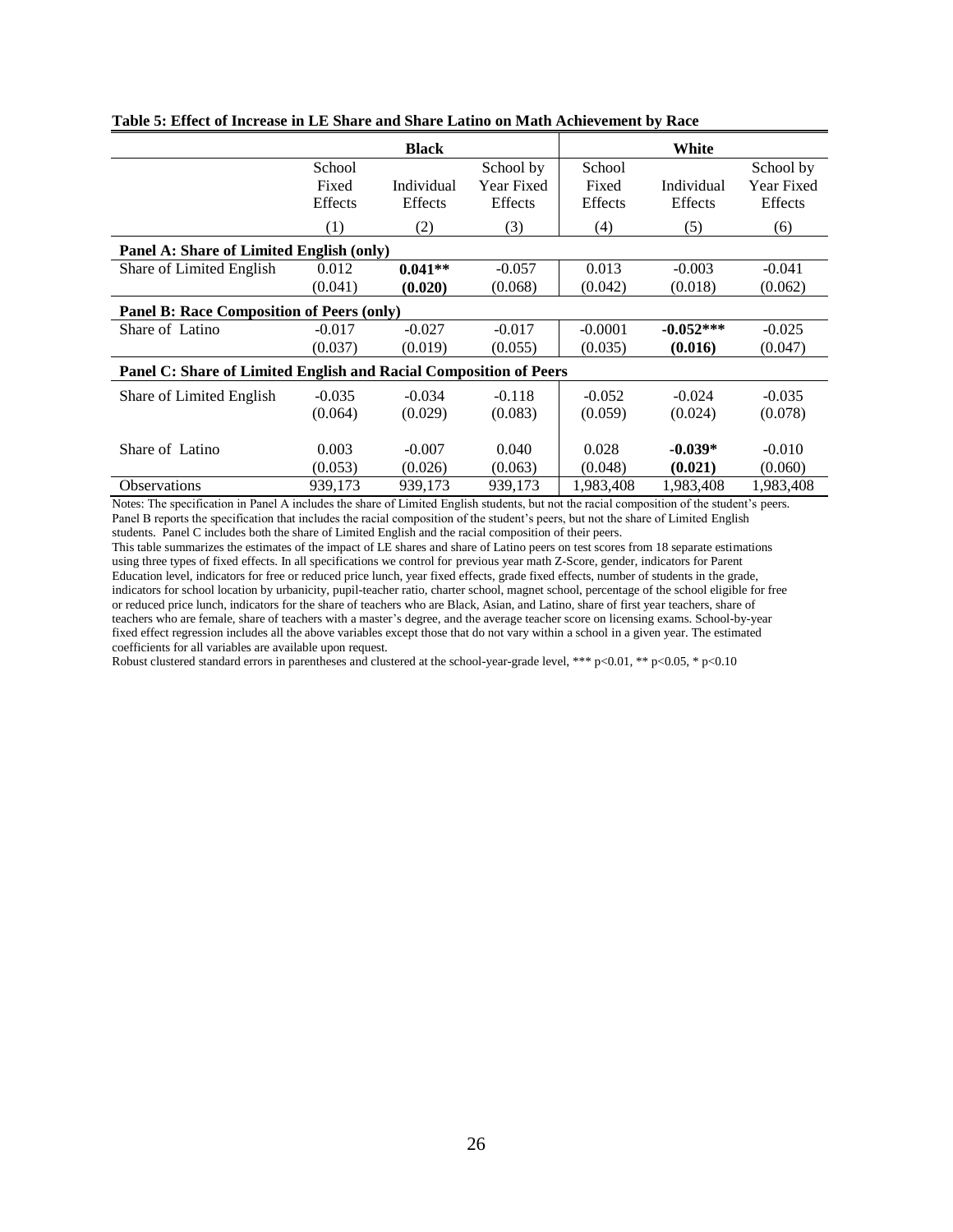|                                                                   |                | <b>Black</b> |            |           | White      |                |
|-------------------------------------------------------------------|----------------|--------------|------------|-----------|------------|----------------|
|                                                                   | School         |              | School by  | School    |            | School by      |
|                                                                   | Fixed          | Individual   | Year Fixed | Fixed     | Individual | Year Fixed     |
|                                                                   | <b>Effects</b> | Effects      | Effects    | Effects   | Effects    | <b>Effects</b> |
|                                                                   | (1)            | (2)          | (3)        | (4)       | (5)        | (6)            |
| Panel A: Share of Limited English (only)                          |                |              |            |           |            |                |
| Share of Limited English                                          | $-0.009$       | $0.053**$    | $-0.078$   | $-0.019$  | $0.068***$ | $-0.043$       |
|                                                                   | (0.037)        | (0.022)      | (0.061)    | (0.028)   | (0.019)    | (0.042)        |
| <b>Panel B: Race Composition of Peers (only)</b>                  |                |              |            |           |            |                |
| Share of Latino                                                   | $-0.007$       | $-0.034$     | $-0.030$   | $-0.020$  | 0.029      | $-0.069**$     |
|                                                                   | (0.029)        | (0.021)      | (0.047)    | (0.022)   | (0.018)    | (0.034)        |
| Panel C: Share of Limited English and Racial Composition of Peers |                |              |            |           |            |                |
| Share of Limited English                                          | $-0.078$       | 0.048        | $-0.128*$  | $-0.047$  | $0.070***$ | $-0.002$       |
|                                                                   | (0.083)        | (0.033)      | (0.057)    | (0.040)   | (0.026)    | (0.052)        |
|                                                                   |                |              |            |           |            |                |
| Share of Latino                                                   | $0.038*$       | $-0.063**$   | 0.032      | 0.006     | $-0.011$   | $-0.068$       |
|                                                                   | (0.066)        | (0.029)      | (0.041)    | (0.031)   | (0.023)    | (0.041)        |
| <b>Observations</b>                                               | 931,381        | 931,381      | 931,381    | 1,975,386 | 1,975,386  | 1,975,386      |

**Table 6: Effect of Increase in LE Share and Share Latino on Reading Achievement by Race**

This table summarizes the estimates of the impact of LE shares and share of Latino peers on test scores from 18 separate estimations using three types of fixed effects. In all specifications we control for previous year reading Z-Score, gender, indicators for Parent Education level, indicators for free or reduced price lunch, year fixed effects, grade fixed effects, number of students in the grade, indicators for school location by urbanicity, pupil-teacher ratio, charter school, magnet school, percentage of the school eligible for free or reduced price lunch, indicators for the share of teachers who are Black, Asian, and Latino, share of first year teachers, share of teachers who are female, share of teachers with a master's degree, and the average teacher score on licensing exams. School-by-year fixed effect regression includes all the above variables except those that do not vary within a school in a given year. The estimated coefficients for all variables are available upon request.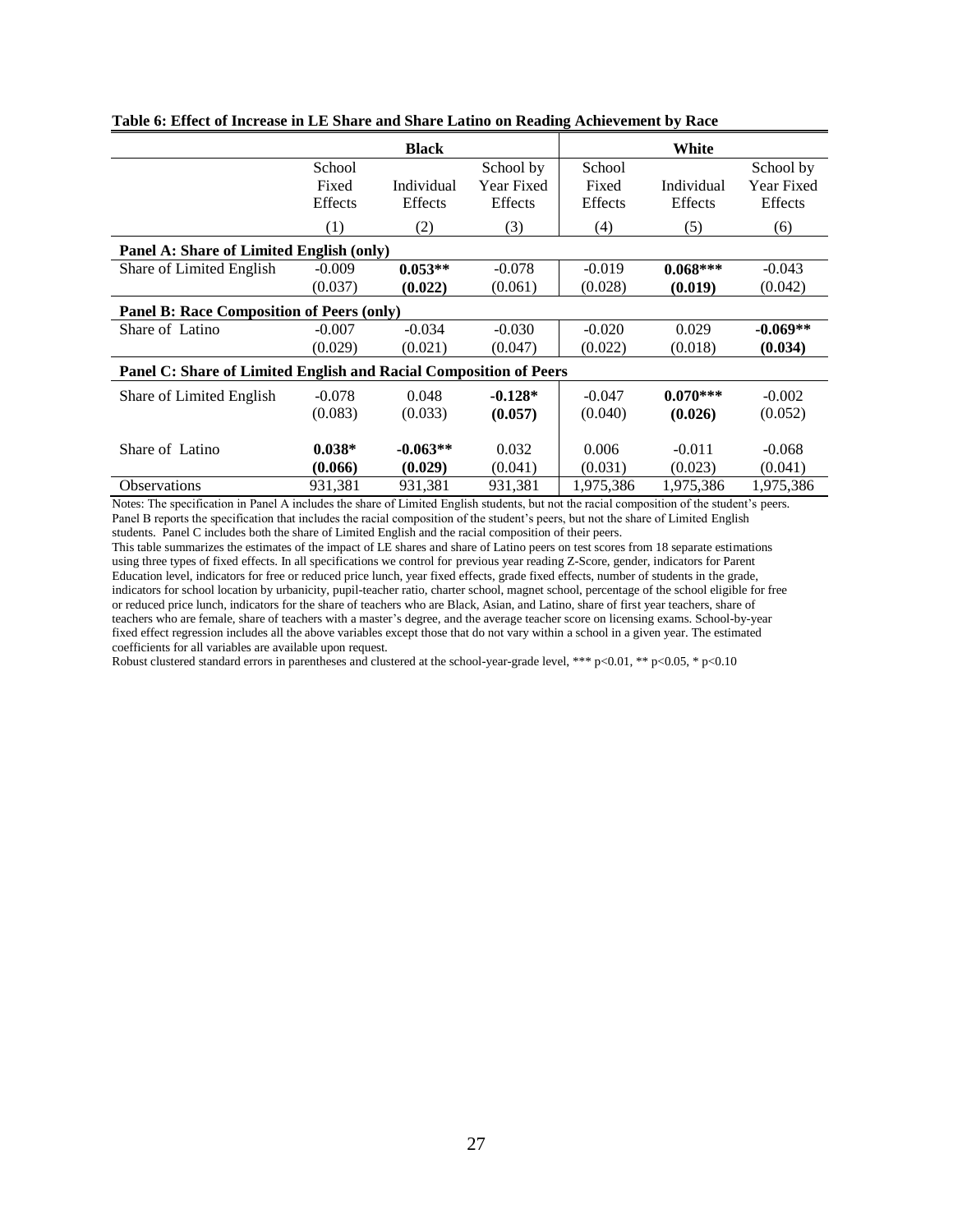|                                                                   |          | <b>Female</b> |               |            | <b>Male</b> |               |  |  |
|-------------------------------------------------------------------|----------|---------------|---------------|------------|-------------|---------------|--|--|
|                                                                   | Top      | Middle        | <b>Bottom</b> | Top        | Middle      | <b>Bottom</b> |  |  |
|                                                                   | Tercile  | Tercile       | Tercile       | Tercile    | Tercile     | Tercile       |  |  |
|                                                                   | (1)      | (2)           | (3)           | (4)        | (5)         | (6)           |  |  |
| Panel A: Share of Limited English (only)                          |          |               |               |            |             |               |  |  |
| Share of Limited English                                          | $-0.008$ | 0.031         | $-0.015$      | $-0.142**$ | $-0.059$    | 0.005         |  |  |
|                                                                   | (0.069)  | (0.071)       | (0.069)       | (0.071)    | (0.076)     | (0.067)       |  |  |
| <b>Panel B: Race Composition of Peers (only)</b>                  |          |               |               |            |             |               |  |  |
| Share of Latino                                                   | $-0.014$ | 0.018         | $-0.085$      | $-0.052$   | $-0.031$    | $-0.004$      |  |  |
|                                                                   | (0.058)  | (0.057)       | (0.059)       | (0.056)    | (0.059)     | (0.060)       |  |  |
| Panel C: Share of Limited English and Racial Composition of Peers |          |               |               |            |             |               |  |  |
| Share of Limited English                                          | $-0.030$ | $-0.027$      | $-0.006$      | $-0.177**$ | $-0.136$    | $-0.051$      |  |  |
|                                                                   | (0.087)  | (0.088)       | (0.085)       | (0.089)    | (0.093)     | (0.082)       |  |  |
|                                                                   |          |               |               |            |             |               |  |  |
| Share of Latino                                                   | 0.000    | 0.031         | $-0.082$      | 0.029      | 0.032       | 0.020         |  |  |
|                                                                   | (0.071)  | (0.070)       | (0.071)       | (0.069)    | (0.071)     | (0.072)       |  |  |
| <b>Observations</b>                                               | 493,179  | 494,255       | 469,400       | 509,569    | 468,960     | 487,218       |  |  |

#### **Table 7: Effect of Increase in LE Share and Share Latino on Math Achievement by Gender and Prior Achievement Tercile**

Notes: The specification in Panel A includes the share of Limited English students, but not the racial composition of the student's peers. Panel B reports the specification that includes the racial composition of the student's peers, but not the share of Limited English students. Panel C includes both the share of Limited English and the racial composition of their peers.

This table summarizes the estimates of the impact of LE shares and share of Latino peers on test scores from 18 separate estimations using three types of fixed effects. In all specifications we control for previous year math Z-Score, own race, indicators for Parent Education level, indicators for free or reduced price lunch, year fixed effects, grade fixed effects, number of students in the grade, indicators for school location by urbanicity, pupil-teacher ratio, charter school, magnet school, percentage of the school eligible for free or reduced price lunch, indicators for the share of teachers who are Black, Asian, and Latino, share of first year teachers, share of teachers who are female, share of teachers with a master's degree, and the average teacher score on licensing exams. School-by-year fixed effect regression includes all the above variables except those that do not vary within a school in a given year. The estimated coefficients for all variables are available upon request.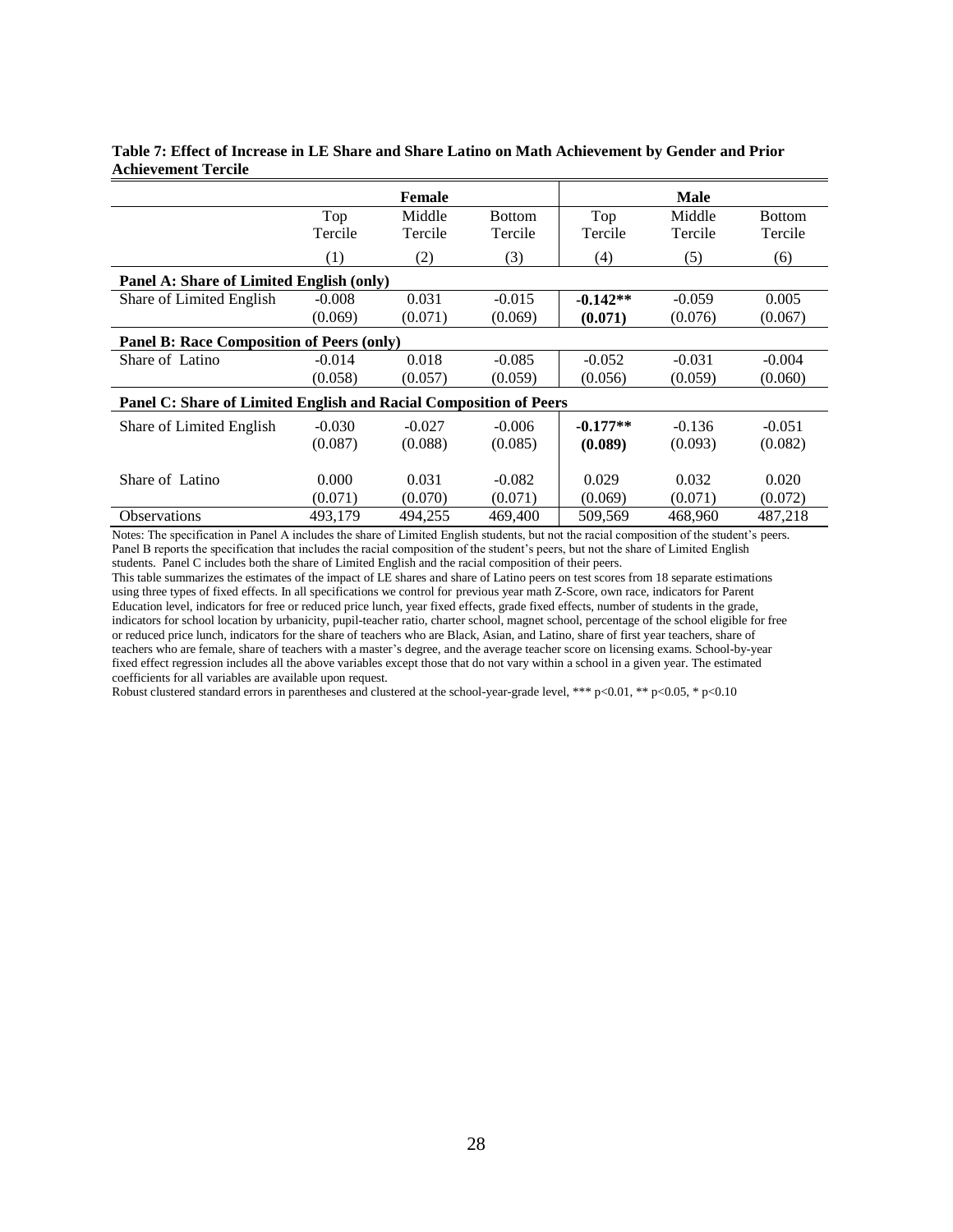|                                                                   |          | Female   |               |            | <b>Male</b> |               |  |  |  |
|-------------------------------------------------------------------|----------|----------|---------------|------------|-------------|---------------|--|--|--|
|                                                                   | Top      | Middle   | <b>Bottom</b> | Top        | Middle      | <b>Bottom</b> |  |  |  |
|                                                                   | Tercile  | Tercile  | Tercile       | Tercile    | Tercile     | Tercile       |  |  |  |
|                                                                   | (1)      | (2)      | (3)           | (4)        | (5)         | (6)           |  |  |  |
| Panel A: Share of Limited English (only)                          |          |          |               |            |             |               |  |  |  |
| Share of Limited English                                          | $-0.072$ | 0.083    | $-0.067$      | $-0.106*$  | 0.006       | $-0.092$      |  |  |  |
|                                                                   | (0.055)  | (0.060)  | (0.076)       | (0.057)    | (0.066)     | (0.073)       |  |  |  |
| <b>Panel B: Race Composition of Peers (only)</b>                  |          |          |               |            |             |               |  |  |  |
| Share of Latino                                                   | $-0.068$ | $-0.027$ | $-0.081$      | $-0.040$   | $-0.062$    | $-0.056$      |  |  |  |
|                                                                   | (0.045)  | (0.051)  | (0.062)       | (0.050)    | (0.055)     | (0.063)       |  |  |  |
| Panel C: Share of Limited English and Racial Composition of Peers |          |          |               |            |             |               |  |  |  |
| Share of Limited English                                          | $-0.084$ | 0.089    | $-0.042$      | $-0.152**$ | 0.054       | $-0.135$      |  |  |  |
|                                                                   | (0.085)  | (0.068)  | (0.074)       | (0.082)    | (0.070)     | (0.081)       |  |  |  |
|                                                                   |          |          |               |            |             |               |  |  |  |
| Share of Latino                                                   | $-0.029$ | $-0.068$ | $-0.062$      | 0.030      | $-0.087$    | 0.006         |  |  |  |
|                                                                   | (0.071)  | (0.055)  | (0.061)       | (0.072)    | (0.060)     | (0.066)       |  |  |  |
| <b>Observations</b>                                               | 534,638  | 489,392  | 428,763       | 469,085    | 468,098     | 516,791       |  |  |  |

**Table 8: Effect of Increase in LE Share and Share Latino on Reading Achievement by Gender and Prior Achievement Tercile**

This table summarizes the estimates of the impact of LE shares and share of Latino peers on test scores from 18 separate estimations using three types of fixed effects. In all specifications we control for previous year reading Z-Score, own race, indicators for Parent Education level, indicators for free or reduced price lunch, year fixed effects, grade fixed effects, number of students in the grade, indicators for school location by urbanicity, pupil-teacher ratio, charter school, magnet school, percentage of the school eligible for free or reduced price lunch, indicators for the share of teachers who are Black, Asian, and Latino, share of first year teachers, share of teachers who are female, share of teachers with a master's degree, and the average teacher score on licensing exams. School-by-year fixed effect regression includes all the above variables except those that do not vary within a school in a given year. The estimated coefficients for all variables are available upon request.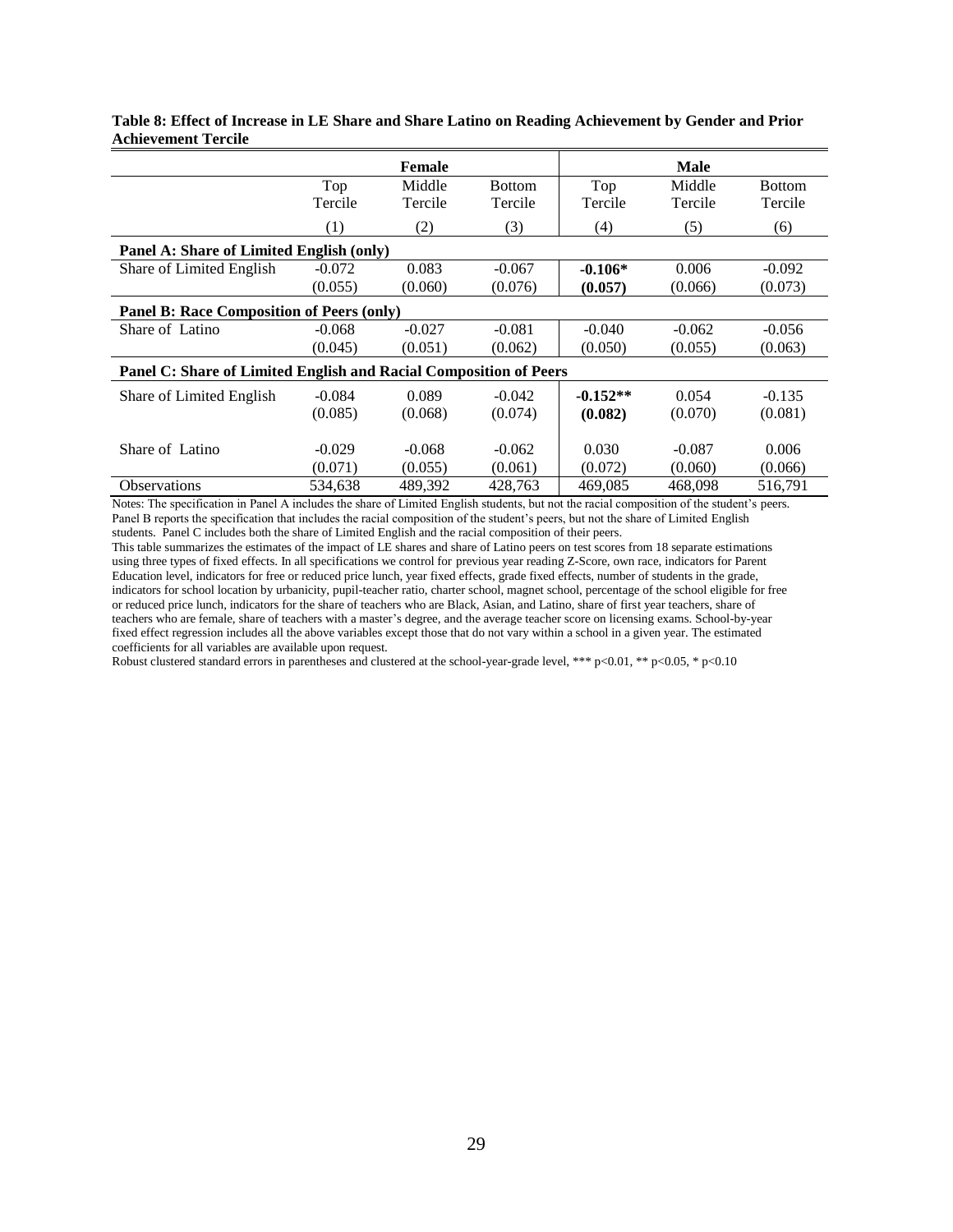|                                                                   |          | <b>Black</b> |               |          | White    |               |  |  |  |
|-------------------------------------------------------------------|----------|--------------|---------------|----------|----------|---------------|--|--|--|
|                                                                   | Top      | Middle       | <b>Bottom</b> | Top      | Middle   | <b>Bottom</b> |  |  |  |
|                                                                   | Tercile  | Tercile      | Tercile       | Tercile  | Tercile  | Tercile       |  |  |  |
|                                                                   | (1)      | (2)          | (3)           | (4)      | (5)      | (6)           |  |  |  |
| Panel A: Share of Limited English (only)                          |          |              |               |          |          |               |  |  |  |
| Share of Limited English                                          | $-0.117$ | $-0.020$     | $-0.024$      | $-0.056$ | $-0.017$ | 0.004         |  |  |  |
|                                                                   | (0.011)  | (0.087)      | (0.071)       | (0.068)  | (0.074)  | (0.076)       |  |  |  |
| <b>Panel B: Race Composition of Peers (only)</b>                  |          |              |               |          |          |               |  |  |  |
| Share of Latino                                                   | $-0.031$ | $-0.036$     | $-0.045$      | $-0.026$ | 0.002    | $-0.023$      |  |  |  |
|                                                                   | (0.088)  | (0.074)      | (0.060)       | (0.053)  | (0.057)  | (0.065)       |  |  |  |
| Panel C: Share of Limited English and Racial Composition of Peers |          |              |               |          |          |               |  |  |  |
| Share of Limited English                                          | $-0.210$ | $-0.115$     | $-0.076$      | $-0.072$ | $-0.053$ | 0.013         |  |  |  |
|                                                                   | (0.143)  | (0.104)      | (0.085)       | (0.085)  | (0.094)  | (0.097)       |  |  |  |
|                                                                   |          |              |               |          |          |               |  |  |  |
| Share of Latino                                                   | 0.074    | 0.019        | $-0.008$      | 0.007    | 0.026    | $-0.029$      |  |  |  |
|                                                                   | (0.109)  | (0.087)      | (0.071)       | (0.066)  | (0.072)  | (0.080)       |  |  |  |
| <b>Observations</b>                                               | 188,468  | 307,726      | 442,979       | 814,280  | 655,489  | 513,639       |  |  |  |

#### **Table 9: Effect of Increase in LE Share and Share Latino on Math Achievement by Race and Prior Achievement Tercile**

Notes: The specification in Panel A includes the share of Limited English students, but not the racial composition of the student's peers. Panel B reports the specification that includes the racial composition of the student's peers, but not the share of Limited English students. Panel C includes both the share of Limited English and the racial composition of their peers.

This table summarizes the estimates of the impact of LE shares and share of Latino peers on test scores from 18 separate estimations using three types of fixed effects. In all specifications we control for previous year math Z-Score, gender, indicators for Parent Education level, indicators for free or reduced price lunch, year fixed effects, grade fixed effects, number of students in the grade, indicators for school location by urbanicity, pupil-teacher ratio, charter school, magnet school, percentage of the school eligible for free or reduced price lunch, indicators for the share of teachers who are Black, Asian, and Latino, share of first year teachers, share of teachers who are female, share of teachers with a master's degree, and the average teacher score on licensing exams. School-by-year fixed effect regression includes all the above variables except those that do not vary within a school in a given year. The estimated coefficients for all variables are available upon request.